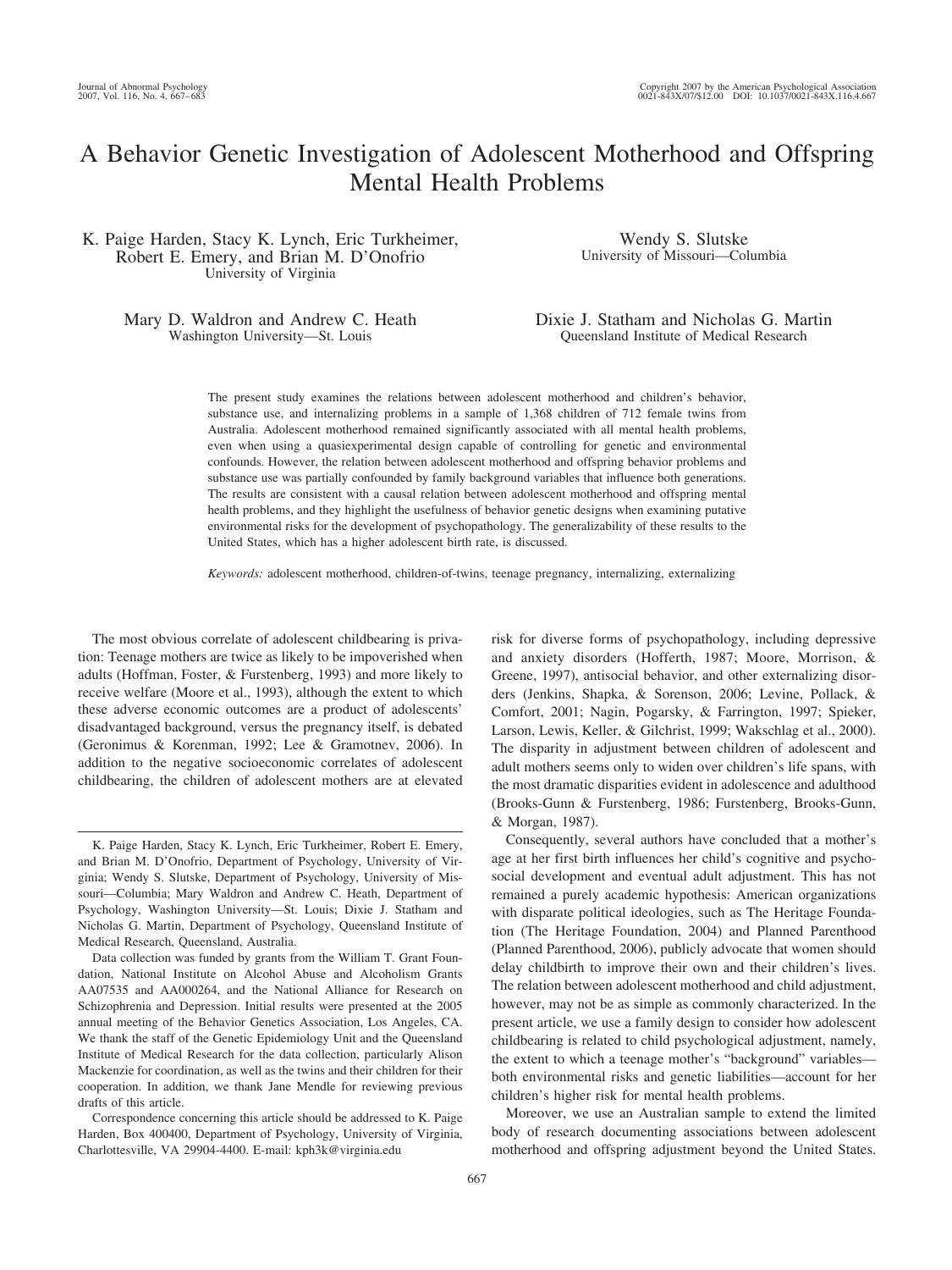Although the adolescent birthrate in the United States (54.4 per 1,000 girls aged 15–19) is almost triple that of Australia (19.8; Singh & Darroch, 2000)—almost the highest in the industrialized world—the limited extant research on the children of adolescent mothers in Australia suggests they are at risk for similar adverse psychological (Shaw, Lawlor, & Najman, 2006) and economic outcomes (Australian Institute of Health and Welfare, 2004). The higher birthrate among American adolescents is primarily due to less access to comprehensive sexual education (Weaver, Smith, & Kippax, 2005), ineffective contraceptive use (United Nations, 1991), and lower abortion rates (Singh & Darroch, 2000) compared with Australian adolescents, rather than more frequent or precocious sexual activity (Coley & Chase-Lansdale, 1998).

# Disentangling Maternal Age From Maternal Family Background

There is an essential difficulty in resolving the extent to which adolescent childbearing per se causes offspring psychopathology: Adolescent mothers differ from adult mothers in many respects other than age. Obviously, one cannot randomly assign children to be born to adolescent versus adult mothers. Moreover, many selection factors predict both age at first birth and children's functioning and may account for the relation between adolescent motherhood and child psychopathology. For example, impoverished women are more likely to give birth as adolescents (Geronimus, 2004), and poverty is associated with increased risk for antisocial behavior in childhood and adolescence (Christ et al., 1990). In lieu of experimental control, researchers have largely attempted to measure and statistically control for potential environmental confounds such as socioeconomic status (Christ et al., 1990) or race (MacGregor, 2000). While such epidemiological investigations have advanced researchers' understanding of the roles that certain aspects of an adolescent mother's background environment play in her children's poorer adjustment, the use of statistical controls is necessarily limited by researchers' inability to measure perfectly every possibly relevant covariate.

Rutter and his colleagues (Rutter, 2005; Rutter, Pickles, Murray, & Eaves, 2001; Rutter & Silberg, 2002) outlined several research strategies useful for this common methodological impasse. Primary among them was quasiexperimentation, to "pull apart" (i.e., reduce or eliminate covariation between) confounded variables. Geronimus, Korenman, and Hillemeier (1994) first used a quasiexperimental family design to pull apart adolescent childbearing from environmental background: comparing the firstborn offspring of biological sisters. In a comparison of the children of two sisters, one who gives birth as a teenager and one who delays childbearing, any differences between the children cannot be attributed to environmental variables shared by sisters, including sociodemographic characteristics. This comparison, therefore, is a rigorous test of whether a woman's set of environmental background influences, rather than her age at birth per se, are responsible for the apparent consequences of teenage pregnancy. The results indicated that heightened risk for negative behavioral problems in offspring were common to the children of socioeconomically disadvantaged mothers in general, not specific to teenage mothers. In a replication of Geronimus et al.'s (1994) study, Turley (2003) found that when environmental selection factors are controlled by comparing the children of biological sisters discordant for early childbearing, the effect for early motherhood on child adjustment is greatly attenuated, if not eliminated. Mothers who delay childbearing, but who share a similarly disadvantaged family background with teenage mothers, have children at equal risk for academic difficulties and behavior problems as the children of teenage mothers.

Comparing the children of biological sisters improves on standard epidemiological studies by controlling for unmeasured environmental variables that are shared by sisters; nevertheless, this approach does not control for environmental variables that may differ between siblings of different ages, nor does it fully control for genetic background variables (50% of genetic factors differ between biological siblings). A number of twin studies have demonstrated that genetic differences between individuals partly account for population variation in timing of first birth (Kirk et al., 2001; Kohler, Rodgers, & Christensen, 2002; Neiss, Rowe, & Rodgers, 2002) and family size (Fisher, 1930; but see Williams & Williams, 1974). In addition, there are genetic influences on other milestones of sexual development predictive of age at first birth (Udry & Cliquet, 1982), including age at menarche (Chern, Gatewood, & Anderson, 1980; Kaprio et al., 1995; Rowe, 2002) and age at initiation of sexual intercourse (Bailey, Kirk, Zhu, Dunne, & Martin, 2000; Doughty, 2000; Dunne et al., 1997; Lyons et al., 2004; Martin, Eaves, & Eysenck, 1977; Miller et al., 1999; Rodgers, Rowe, & Buster, 1999). Previous research with the sample used in the present study found that genetic differences accounted for 33% of the variation in whether a woman gave birth as a teenager, whereas environmental influences shared by twins accounted for 27%, and environmental influences not shared by twins accounted for 40% (Waldron, 2004). These results are consistent with a larger body of research demonstrating that differences in family and other social environments partly reflect genetic differences between individuals.

Therefore, children not only experience the environmental disadvantages involved in having a teenage mother but also inherit the genetic factors that influence the likelihood of adolescent childbearing. In other words, their environmental experiences are correlated with their genetic liabilities, a phenomenon referred to in the behavior genetics literature as *passive gene– environment correlation* (or *r*GE; Plomin & Bergman, 1991; Rutter & Silberg, 2002). Moreover, genetic factors influence diverse forms of psychopathology, including internalizing problems (Haberstick, Schmitz, Young, & Hewitt, 2005), externalizing problems (Arsenault et al., 2003; Scourfield, Van den Bree, Martin, & McGuffin, 2004; Slutske et al., 1997), and alcohol and substance use problems (Heath et al., 1997; Heath & Martin, 1994). If the same genetic factors influence reproductive timing in women and risk for psychopathology in offspring (an example of *pleiotropy*, wherein a single set of genetic factors is related to multiple phenotypes), then the poorer adjustment seen in children of adolescent mothers may be mediated, to some extent, by common genetic liabilities. It should be noted that the origin of a psychosocial risk indicator is not necessarily the same as the mechanism of its effect, as made obvious by an analogy of smoking: The personality predictors of smoking initiation are completely independent of the mechanisms by which smoking causes lung cancer (Rutter, Silberg, & Simonoff, 1993). Genetic influence on adolescent motherhood, therefore, does not necessarily indicate that association between adolescent motherhood and offspring mental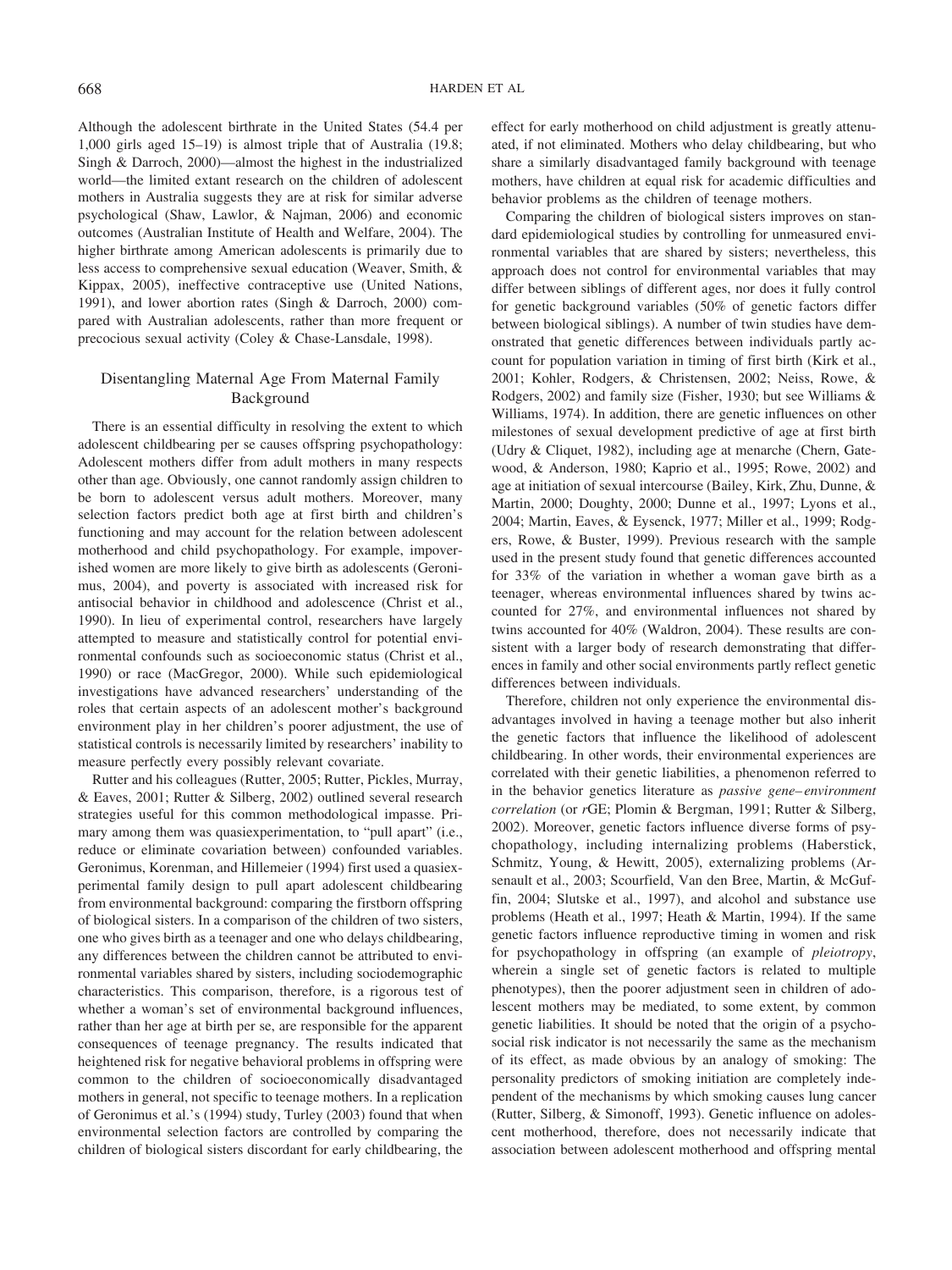health is not environmentally mediated; rather, genetic effects remain a possibility to be examined empirically.

## Advantages of the Present Study: The Children-of-Twins Design

We improve on previous research on the relation between adolescent motherhood and offspring mental health problems by using a children-of-twins design, which has several important advantages. First, previous family designs (Geronimus et al., 1994; Turley, 2003) have studied offspring from early childhood to early adolescence; however, previous authors have suggested that the most potent effects of adolescent motherhood are evident later in offspring's life spans (Brooks-Gunn & Furstenberg, 1986; Furstenberg et al., 1987). Our sample comprised adolescent and adult offspring aged 14 –39 and thus was well suited for detecting these later effects.

Second, the children-of-twins design (D'Onofrio et al., 2003; Heath, Kendler, Eaves, & Markell, 1985; Nance & Corey, 1976) improves on the first-cousin comparison design used by Geronimus et al. (1994) and Turley (2003) because it compares the children of twin sisters, who share a common family environment and a common set of genes. In a comparison of a pair of identical (or monozygotic; MZ) twin mothers and their respective children, in which Twin A is younger at the birth of her first child than Twin B, and the firstborn child of Twin A demonstrates more mental health problems than the firstborn child of Twin B, the association cannot be attributed to any family background variables— either environmental or genetic in origin—that make twin mothers similar. Moreover, using both MZ and dizygotic (or fraternal; DZ) twins allows one to differentiate between environmental or genetic background variables. A significant within-twin pair association, although it remains confounded by any environmental influences that differ within twin pairs and are related to both adolescent childbearing and offspring psychopathology, is thus consistent with a causal relation.

Third, the majority of previous studies have been limited to only one child per mother (but see Turley, 2003). Sampling multiple children per twin parent permits comparisons between siblings: If the child born when his or her mother is a teenager demonstrates more mental health problems than his or her siblings born later in the mother's life, then the association cannot be attributed to any environmental or genetic variables shared by siblings (Dick, Johnson, Viken, & Rose, 2000; Rodgers, Cleveland, van den Oord, & Rowe, 2000). Considered together, the family comparisons permitted by the children-of-twins design provide a rigorous test of whether a putative environmental risk—in this case, adolescent motherhood— causes adverse child outcomes. The children-oftwins design has been used previously to examine the processes by which marital conflict (Harden, Turkheimer, Emery, et al., 2007), stepfathering (Mendle et al., 2006), harsh punishment (Lynch et al., 2006), smoking during pregnancy (D'Onofrio et al., 2003), marital dissolution (D'Onofrio et al., 2005, 2006), parental schizophrenia (Gottesman & Bertelsen, 1989), and parental alcohol problems (Jacob et al., 2003) are related to offspring adjustment.

In the present investigation, we examine the relation between adolescent motherhood and behavior, substance use, and internalizing problems in adolescent and adult offspring. Although our investigation uses twins and their offspring, and thus may be broadly characterized as "behavior genetic," we wish to emphasize that our goal was not to investigate genetic processes per se. Rather, our goal was to discriminate possible causal relations between adolescent motherhood and offspring mental health problems, similar to both previous epidemiological research using statistical controls (e.g., Christ et al., 1990) and to previous quasiexperimental family research (Geronimus et al., 1994; Turley, 2003). To that end, we capitalize on the clustering within families of potential confounding variables— both environmental and genetic in origin— by comparing biologically related children who differ in their exposure to adolescent motherhood.

#### Method

## *Participants*

Participants included twins and their offspring from a volunteer twin register, formed in 1978 and maintained by the Australian National Health and Medical Research Council (NHMRC). Figure 1 illustrates the relationships among three Australian twin subsamples. The primary subsample to be used in the present research is the maternal subsample, but explaining the composition of this subsample necessitates describing all three.



*Figure 1.* Relations among three Australia Twin Register subsamples.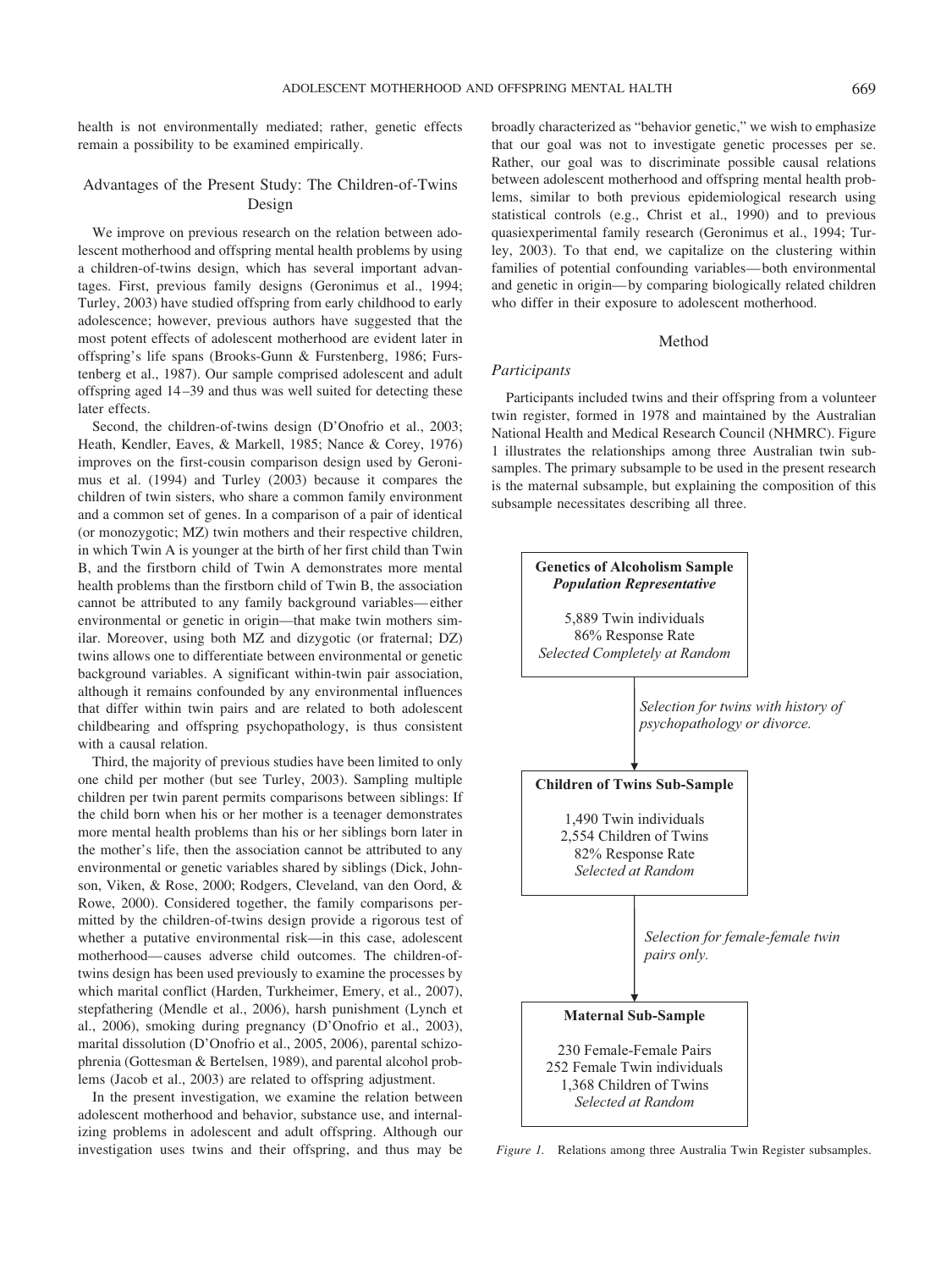First, in 1993–1995, 5,889 twins (86% response rate) were interviewed by telephone as part of an ongoing investigation of the genetics of alcoholism (Genetics of Alcoholism Twin Sample; Heath et al., 1997). Mean ages at the 1993 interview were 42.7 years for men (range  $= 28-89$  years) and 44.8 years for women (range  $= 27-90$  years). In keeping with the low proportion of ethnic minorities in the non-Aboriginal Australian population, the twins were almost exclusively of European ancestry. The sample mirrors other population demographics as well. Previous analyses have found no effects of self-selection for marital status, religious affiliation, frequency of church attendance, personality traits, mental illness, and abnormal behavior (Heath et al., 1997; Slutske et al., 1997). The Genetics of Alcoholism Sample does overrepresent MZ twins, overrepresent twins born before 1930, and underrepresent twins with less than an 11th grade education (Baker, Treloar, Reynolds, Heath, & Martin, 1996; Slutske et al., 1997). Cooperation bias and the underrepresentation of poorly educated participants, however, have been shown to have negligible effects on behavioral genetic analyses of conduct disorder (Heath et al., 1996). Overall, the Genetics of Alcoholism Sample can be considered broadly generalizable to the non-Aboriginal Australian population.

Between 1998 and 2001, investigators contacted a selected subsample of the 1993 interview sample's offspring (children-oftwins sample). Selection targeted offspring whose parents reported in previous interviews histories of conduct disorder, depressive disorder, alcohol dependence, and/or divorce, as well as a control group whose parents reported none of the above. In total, 2,554 offspring of 1,409 adult twins participated in the study (an 82% response rate). Of the total sample of children-of-twins, 51% came from nuclear families in which the twin parent did not have a history of psychopathology or divorce; of these children, 47% (24% of the total sample) came from nuclear families in which neither the twin parent nor the cotwin had a history of psychopathology or divorce.

The purpose of the present study was to examine early motherhood, thus the maternal subsample was restricted to complete and incomplete female–female twin pairs and their offspring. This subsample consisted of 1,368 children (51.5% girls, 48.5% boys) of 230 complete pairs of twins and 252 individual twins. Women from incomplete twin pairs and their children were included in all analyses, unless noted otherwise, because the data were used for sibling comparisons. Of the twins, 60.1% were from MZ pairs and 39.04% from DZ pairs. The number of children per nuclear family ranged from 1 to 6; the mean number of siblings per nuclear family was approximately 2. The offspring's age at assessment ranged from 14 to 39 years ( $M = 25.1$ ,  $SD = 5.7$ ). The maternal subsample was used in the present analyses.

#### *Measures*

Zygosity was determined by questionnaire responses concerning physical similarity and frequency of occasions in which twins were mistaken for each other. When there was disagreement between cotwins about zygosity or when zygosity assignment was otherwise ambiguous, further information, including photographs, was requested. Comparisons of these zygosity assignments with multilocus genotyping have shown the self-report questions to be greater than 95% accurate (Eaves, Eysenck, & Martin, 1989). In addition, final zygosity assignments from questionnaire responses demonstrated perfect agreement with zygosity assignment on the basis of DNA typing of eight polymorphic markers in a subsample of 190 twin pairs (Duffy, 1994).

Mothers' age at each birth and children's psychosocial adjustment were assessed using the Semi-Structured Assessment for the Genetics of Alcoholism–OZ version (SSAGA-OZ; Bucholz et al., 1994), a comprehensive psychiatric interview designed for genetic studies of alcoholism, modified for use over the telephone. The SSAGA-OZ is derived from the National Institute of Mental Health Diagnostic Interview Schedule (DIS; Helzer & Robins, 1988), the Structured Clinical Interview for *DSM–III–R* (Spitzer, Williams, Gibbon, & First, 1992), the Schedule for Affective Disorders and Schizophrenia (SADS; Endicott & Spitzer, 1978), the Composite International Diagnostic Interview (Robins et al., 1988), and the HELPER Interview (Coryell, Cloninger, & Reich, 1978). The SSAGA-OZ includes *Diagnostic and Statistical Manual of Mental Disorders*, 4th edition (*DSM–IV*; American Psychiatric Association, 1994) diagnostic items for oppositional defiant disorder, attention-deficit/hyperactivity disorder, conduct disorder, alcohol dependence and abuse, illicit drug use, and major depression. Additional items assess suicidal intent and self-injurious behavior, lifetime cigarette use, regular smoking, lifetime history of alcohol use, and regular alcohol use. Interrater reliability of the SSAGA-OZ has been shown to be excellent and did not appear to be compromised by telephone use (Bucholz et al., 1994; Heath et al., 1997). Interviews were administered by trained lay interviewers who were supervised by a trained clinical psychologist. All interviews were audiotaped, and a randomly selected 5% of the interviews were reviewed for quality control and check of coding inconsistencies.

#### *Correction for Sample Selection*

Similar to many genetic epidemiological studies, the maternal subsample is a product of deliberate selection on stratification variables (parental psychiatric history and marital status), in conjunction with potentially nonrandom self-selection. Without addressing this sample selection problem, our analyses may be biased. In general, sample selection may be considered a case of missing data, with data on the variables of interest only present in selected twins and their families (Bechger, Boomsma, & Koning, 2002). Accordingly, sample selection may be considered within Rubin's model of missing data (Little & Rubin, 1987; Rubin, 1976). Missingness (i.e., selection) is considered ignorable not only when participants are a random sample from the general population (*selected completely at random* SCAR) but also when selection depends on the values of other variables, related to the variables of interest, observed in both selected and unselected participants (*selected at random*; SAR).

As detailed above, the maternal subsample is derived from a larger, population-representative twin sample (the Genetics of Alcoholism Twin Sample), in which multiple sociodemographic and psychiatric characteristics, including the deliberate selection variables, were observed for both selected and unselected twins. Therefore, the maternal subsample may be considered SAR. Following Heath, Madden, and Martin's (1998) procedure for devel-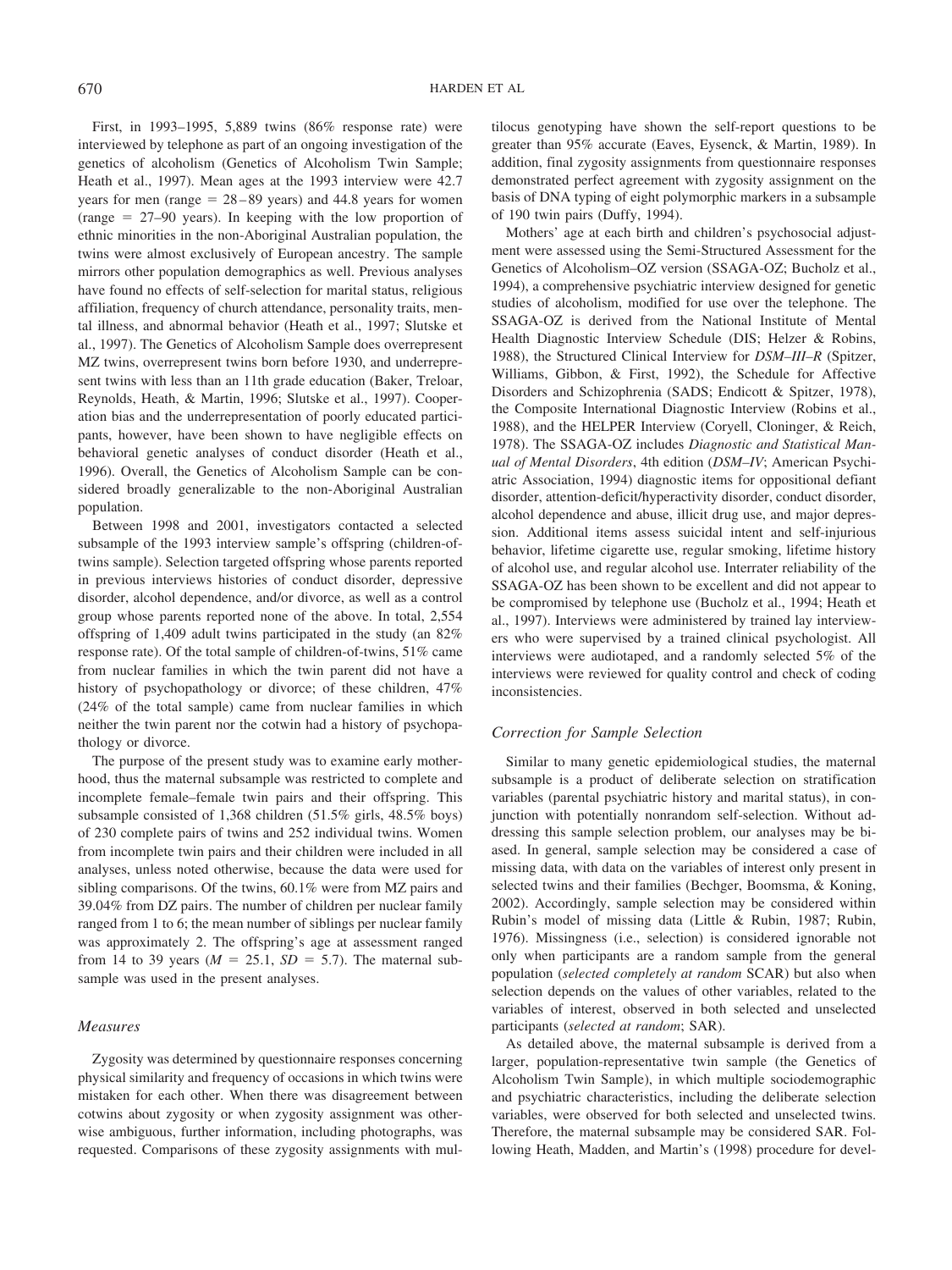oping and testing models of nonresponse in SAR data, we used multiple logistic regression to identify predictors of whether a female–female twin pair (i.e., at least one twin) from the Genetics of Alcoholism Twin Sample participated in the maternal subsample. Pairwise participation, rather than individual twin participation, was predicted because sample selection occurred on the pair level. Sociodemographic and psychiatric characteristics assessed using the SSAGA-OZ were used as predictors of selection into the maternal subsample (see Bucholz et al., 1994; or Heath et al., 1998, for more details). *Propensity weights* were then constructed as the inverse predicted probability of a pair participating in the maternal subsample, as calculated from the logistic regression model (for details on standard methods of data weight construction, see Heath et al., 1998; or Lee, Forthofor, & Lorimor, 1989). Our model for selection was tested by comparing the unweighted and weighted frequency distributions of sociodemographic and psychiatric characteristics in the maternal subsample with the distributions in the female–female twin pairs from the Genetics of Alcoholism Sample.

Table 1 summarizes the observed frequency distributions for sociodemographic characteristics, family history of alcohol use and depression, alcohol use behaviors, and psychiatric disorders of twin pairs participating in the maternal subsample compared with nonselected female–female twin pairs from the populationrepresentative Genetics of Alcoholism Sample. On the basis of univariate comparisons, selected twin pairs were different from nonselected female pairs in multiple respects, including birth cohort, family history of alcohol and depression, panic, phobias, high-frequency drinking, suicidal ideation, major depression, alcohol dependence, conduct disorder, and migraine. Also summarized in Table 1 are partial odds ratios estimated from a multiple logistic regression predicting participation in the maternal subsample. The following were significant predictors of sample selection: birth cohort, age, discordance for spouse alcohol use history, twin and spouse depression history, panic, agoraphobia, social phobia, major depressive disorder, alcohol dependence, conduct disorder, concordance for paternal alcohol use history, high maximum drinking, and migraine and major depressive disorder. Most of these predictors were deliberate selection variables.

Finally, the right-hand columns of Table 1 summarize the frequency distributions for the maternal subsample when pairwise propensity weights were used. A comparison of these distributions may be used to examine whether data weighting removed differences between selected and nonselected participants. Of the significant predictors of sample selection identified by multiple logistic regression, differences in mean age, as well as frequency differences in birth cohort, discordance for panic, social phobia, major depressive disorder, and conduct disorder, and concordance for high maximum number drinks, were removed by data weighting. In addition, frequency differences in discordance for spouse alcohol use history, twin and spouse depression history, and alcohol dependence, and concordance for migraine, major depression, and paternal alcohol use history were substantially reduced, although univariate comparisons remained statistically significant. Residual differences in the frequency of psychiatric disorders may be evident even after data weighting because the probability of selection was heavily driven by sociodemographic characteristics, particularly birth cohort, as illustrated by the extreme odds ratios associated with birth cohort dummy variables. These propensity weights were used in all subsequent analyses. Despite data clustering, all methods for single-level data weighting are applicable because weights are applied at the highest level of clustering only (Asparouhov, 2004).

# *Exploratory Factor Analysis (EFA) of Offspring Adjustment*

We performed an EFA of dichotomous *DSM–IV* diagnostic symptoms endorsed by children from the entire children-of-twins sample during the SSAGA-OZ interview. Only one child per twin pair from the entire children-of-twins sample was included to avoid bias introduced by response correlations between related participants. One SSAGA item (forcing another into sexual intercourse) was dropped because of low endorsement frequency. All EFAs were conducted in Mplus (Muthén & Muthén, 1998-2004) using Promax rotation. The EFA resulted in a three-factor solution, with interfactor correlations between .39 and .49. Each factor showed high internal consistency (Factor 1  $\alpha$  = .90, Factor 2  $\alpha$  = .87, Factor 3  $\alpha = .91$ .<sup>1</sup>

The first factor, Behavior Problems (BP), includes reports of oppositional defiant behaviors, attention problems, hyperactivity, conduct problems (excluding serious violations of rules), and report of recurrent legal problems due to alcohol use. The second factor, Substance Use Problems (SUP), includes cigarette use, alcohol use, alcohol abuse, alcohol dependence, drug use, problems associated with drug use, and serious violations of rules. The third factor, Internalizing Problems (IP), includes depressive episode criteria and items concerning suicide. A 1-year follow-up of 176 of the offspring of the twins found the child adjustment factors to be reliable ( $\kappa = 0.78$  for BP, 0.89 for SUP, and 0.75 for IP). We summed the endorsed items loading on each factor to calculate unit-weighted factor scores for children's BP ( $M = 3.52$ ,  $SD =$ 4.42, range  $= 0-28$ ), SUP ( $M = 10.26$ ,  $SD = 6.02$ , range  $=$ 0-32), and IP ( $M = 4.03$ ,  $SD = 4.39$ , range = 0-16). Symptom counts were used rather than clinical diagnoses because clinicallevel pathology was rare; symptom counts better capture the range of outcomes expected in the general population.

#### Results

#### *Descriptive Means Comparisons*

All descriptive means comparisons were conducted using the propensity weights to correct for sample selection bias. We conducted five descriptive means comparisons to illustrate the between-family, within-twin pair, and within-nuclear family associations. These comparisons of means were meant to be purely illustrative, thus no inferential statistics were computed. The role of sampling error is assessed in the following, more rigorous, hierarchical linear modeling analyses. In lieu of probability testing,

<sup>&</sup>lt;sup>1</sup> Complete details of the EFA are available upon request from the first author or from D'Onofrio et al. (2005).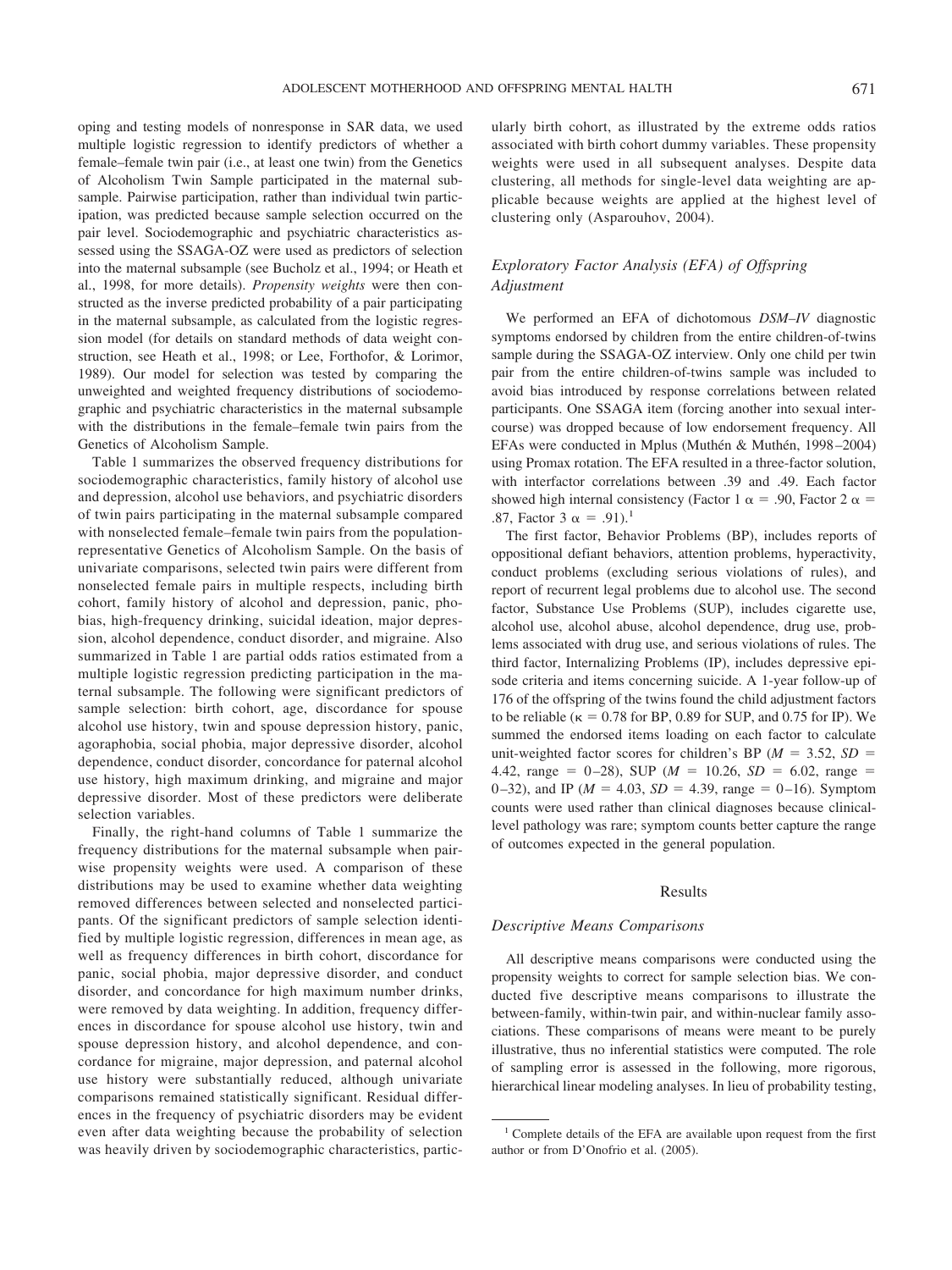## 672 HARDEN ET AL

#### Table 1

*Comparison of Sociodemographic and Psychiatric Characteristics of Female Twins From the Genetics of Alcoholism Sample and the Maternal Subsample, Before and After Data Weighting*

| Characteristic             | Genetics of alcoholism<br>sample $(\% )$ | Maternal<br>subsample $(\% )$ | Odds ratios <sup>b</sup> | Weighted maternal<br>subsample $(\% )$ |
|----------------------------|------------------------------------------|-------------------------------|--------------------------|----------------------------------------|
|                            |                                          | Sociodemographic              |                          |                                        |
| Cohort                     |                                          |                               |                          |                                        |
| Under 35 years             | 26.80                                    | $9.54^{\rm a}$                | 1.0                      | 27.59                                  |
| $35-45$ years              | 32.47                                    | $45.64^{\rm a}$               | 15.16 (9.84-23.36)       | 26.51                                  |
| Over 45 years              | 40.73                                    | 44.81 <sup>a</sup>            | 52.45 (27.08-101.59)     | 35.89                                  |
| Age (Mean)                 | 45.25                                    | 44.92                         | $0.90(0.88 - 0.93)$      | 43.26                                  |
|                            |                                          | Discordant pairs              |                          |                                        |
| Family alc. use history    |                                          |                               |                          |                                        |
| Twin                       | 7.73                                     | 8.09                          |                          | 10.22                                  |
| Father                     | 10.30                                    | 9.75                          |                          | 12.24                                  |
| Mother                     | 2.68                                     | 2.49                          |                          | 2.25                                   |
| Spouse                     | 17.81                                    | $25.52^{\rm a}$               | $1.71(1.24 - 2.34)$      | 19.17 <sup>a</sup>                     |
| Family depr. history       |                                          |                               |                          |                                        |
| Twin                       | 32.93                                    | $40.46^{\rm a}$               | $1.35(1.01-1.80)$        | $35.56^{\circ}$                        |
| Father                     | 16.66                                    | 17.43                         |                          | 16.93                                  |
| Mother                     | 22.41                                    | 24.07                         |                          | 21.20                                  |
| Spouse                     | 22.79                                    | $31.95^{\rm a}$               | $1.59(1.20 - 2.11)$      | $24.95^{\rm a}$                        |
| Agoraphobia                | 6.52                                     | 6.64                          | $0.45(0.26 - 0.78)$      | 6.11                                   |
| Panic                      | 6.85                                     | $11.62^{\rm a}$               | $1.79(1.10-2.92)$        | 6.96                                   |
| Social phobia              | 3.62                                     | $5.39^{a}$                    |                          | 4.16                                   |
| Other phobias              | 2.85                                     | 4.56 <sup>a</sup>             |                          | 3.55                                   |
| Abstain from alcohol       | 4.11                                     | 3.73                          |                          | 4.19                                   |
| High-frequency drinking    | 23.62                                    | $27.18^{a}$                   |                          | 23.21                                  |
| High-density drinking      | 12.82                                    | 12.03                         |                          | 13.87                                  |
| High-maximum number drinks | 18.14                                    | 17.22                         |                          | 17.12                                  |
| Migraine                   | 38.58                                    | 35.48                         |                          | 39.04                                  |
| Suicidal ideation          | 4.52                                     | 7.26 <sup>a</sup>             |                          | 5.99                                   |
| Major depression           | 33.59                                    | $43.36^{\rm a}$               | $2.05(1.53 - 2.76)$      | 34.18                                  |
| Alcohol dependence         | 8.60                                     | $12.24^{\rm a}$               | $1.92(1.20-3.08)$        | $10.64^{\rm a}$                        |
| Conduct disorder           | 3.34                                     | 5.81 <sup>a</sup>             | $2.92(1.47 - 5.80)$      | 3.24                                   |
|                            |                                          | Concordant pairs              |                          |                                        |
| Family alc. use history    |                                          |                               |                          |                                        |
| Twin                       | 0.38                                     | $1.04^{\rm a}$                |                          | 0.43                                   |
| Father                     | 10.36                                    | $16.80^{\rm a}$               | $1.76(1.19-2.59)$        | $12.82^{\rm a}$                        |
| Mother                     | 2.08                                     | 3.32 <sup>a</sup>             |                          | 2.60                                   |
| Spouse                     | 1.75                                     | 2.70                          |                          | 1.53                                   |
| Family depr. history       |                                          |                               |                          |                                        |
| Twin                       | 9.86                                     | $17.22^{\rm a}$               |                          | $11.54^{\rm a}$                        |
| Father                     | 6.90                                     | $10.37^{\rm a}$               |                          | 8.61 <sup>a</sup>                      |
| Mother                     | 11.89                                    | 19.09 <sup>a</sup>            |                          | 12.46                                  |
| Spouse                     | 2.47                                     | 4.36 <sup>a</sup>             |                          | 2.44                                   |
| Agoraphobia                | 0.71                                     | 2.07 <sup>a</sup>             |                          | 0.89                                   |
| Panic                      | 0.55                                     | 0.62                          |                          | 0.37                                   |
| Social phobia              | 0.11                                     | 0.21                          |                          | 0.08                                   |
| Other phobias              | 0.11                                     | 0.21                          |                          | 0.08                                   |
| Abstain from alcohol       | 0.88                                     | 1.04                          |                          | 0.82                                   |
| High-frequency drinking    | 8.71                                     | 8.92                          |                          | 11.00                                  |
| High-density drinking      | 1.97                                     | 2.49                          |                          | 1.70                                   |
| High-maximum number drinks | 4.88                                     | 4.36                          | $0.47(0.22 - 0.995)$     | 6.77                                   |
| Migraine                   | 28.22                                    | $40.46^{\rm a}$               | $1.59(1.16-2.19)$        | $32.58^{a}$                            |
| Suicidal ideation          | 0.44                                     | $1.04^{\rm a}$                |                          | 0.53                                   |
| Major depression           | 11.51                                    | 19.92 <sup>a</sup>            | $1.83(1.15-2.92)$        | 16.02 <sup>a</sup>                     |
| Alcohol dependence         | 1.10                                     | 1.87                          |                          | 1.88                                   |
| Conduct disorder           | 0.44                                     | 0.83                          |                          | 0.52                                   |

*Note.* Dashes represent odds ratios that are not significantly different from zero (that is, not applicable). alc. = alcohol; depr. = depression.<br><sup>a</sup> Univariate comparisons with nonselected female participants from the G are significantly different from 1;  $p < .05$ . 95% confidence intervals are shown in parentheses. Nonsignificant odds ratios for remaining predictors are not shown.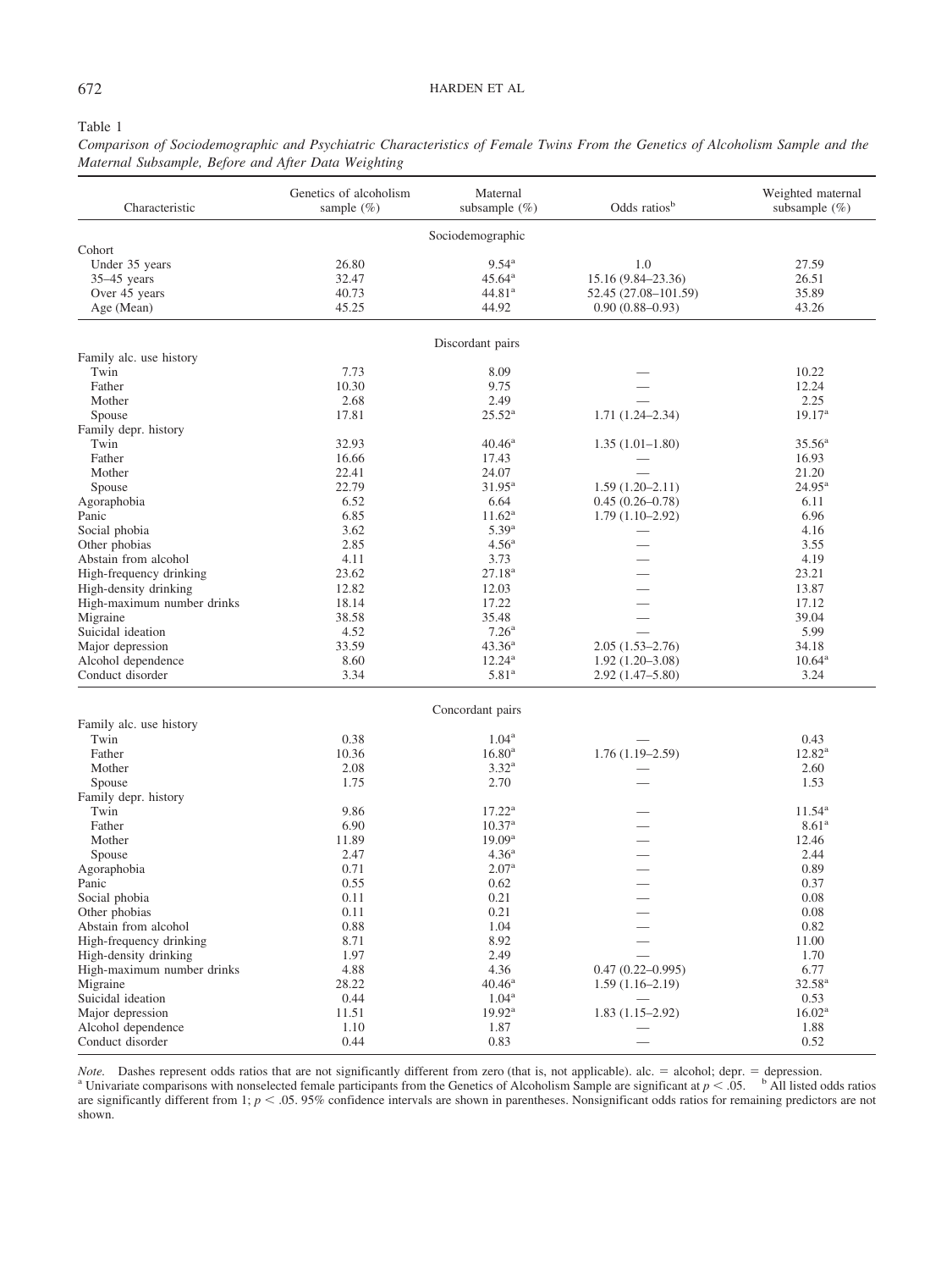| I<br>w<br>٧ | I<br>v |
|-------------|--------|

|                                            |                       |                      |                      | Older mother         |                          |                      |                                    |                      |                                     |                      |  |  |  |
|--------------------------------------------|-----------------------|----------------------|----------------------|----------------------|--------------------------|----------------------|------------------------------------|----------------------|-------------------------------------|----------------------|--|--|--|
|                                            |                       |                      |                      |                      |                          |                      |                                    | Later born           |                                     |                      |  |  |  |
| Teen mother: All<br>$(n = 91)$             |                       |                      | All<br>$(n = 4277)$  |                      | Firstborn<br>$(n = 471)$ |                      | 1st child when<br>teen $(n = 329)$ |                      | 1st child when<br>older $(n = 477)$ |                      |  |  |  |
| Problem                                    | M                     | SE                   | $\boldsymbol{M}$     | SE                   | $\boldsymbol{M}$         | SE                   | $\boldsymbol{M}$                   | SE                   | $\boldsymbol{M}$                    | SE                   |  |  |  |
| Behavior<br>Substance use<br>Internalizing | 4.92<br>11.79<br>4.56 | 0.55<br>0.68<br>0.51 | 3.21<br>9.67<br>3.56 | 0.11<br>0.16<br>0.12 | 2.85<br>9.04<br>3.43     | 0.17<br>0.26<br>0.19 | 3.37<br>10.23<br>3.79              | 0.24<br>0.32<br>0.23 | 3.48<br>9.90<br>3.50                | 0.19<br>0.27<br>0.20 |  |  |  |

Table 2 *Mean Mental Health Problems in All Children of Teenage Mothers Versus All, Firstborn, and Later Born Children of Older Mothers*

*Note.* Teenage mothers were  $\leq 20$  years old at time of childbirth.

we computed effect sizes (*d*; Cohen, 1988) for each comparison.<sup>2</sup> *Teen mothers* were defined as women who were  $\leq 20$  years old at childbirth. The five comparisons were as follows:

1. All children born to teen mothers  $(n = 91)$  versus all children born to nonteen mothers  $(n = 1,277)$ .

2. All children born to teen mothers versus firstborn children of nonteen mothers  $(n = 471)$ .

3. All children born to teen mothers versus later born (i.e., not firstborn) children born to nonteen mothers who had their first child when still a teen  $(n = 329)$ .

4. Laterborn siblings of children born to teen mothers versus laterborn children born to nonteen mothers who never had a teen birth  $(n = 477)$ .

5. Firstborn children classified into four groups: (a) children of nonteen mothers whose aunts never had a teen birth  $(n = 238)$ ; (b) children of nonteen mothers whose aunts had a teen birth  $(n = 28)$ ; (c) children of teen mothers whose aunts never had a teen birth  $(n = 28)$ ; and (d) children of teen mothers whose aunts also gave birth as a teen  $(n = 14)$ . (Only firstborn children of complete twin pairs were included because information on both twins is necessary to accurately classify children into groups.)

Table 2 shows the mean BP, SUP, and IP of children grouped by the age of their mother. Comparing the first two columns on the left of Table 2, the children born to mothers  $\leq 20$  years old demonstrated more BP ( $d = 0.435$ ), SUP ( $d = 0.414$ ), and IP ( $d = 0.251$ ) than children of older mothers. Comparing the first and third columns of Table 2, the children born to teenage mothers demonstrated higher BP  $(d = 0.535)$ , SUP ( $d = 0.513$ ), and IP ( $d = 0.276$ ) than the firstborn children of older mothers. Of the 91 children born to teen mothers, the majority were firstborn children ( $n = 76$ ), and all but 1 were second born at the latest. This comparison, therefore, partly eliminated the effects of birth order. These phenotypic associations, the latter partially controlling for birth order effects, are consistent with previous epidemiological research.

The third analysis compares the children of teenage mothers with their later born siblings, thus controlling for any genetic or environmental variables common to children in the same nuclear family. Comparing the first and fourth columns of Table 2, children born to teenage mothers show more BP  $(d = 0.334)$ , SUP  $(d = 0.292)$ , and IP  $(d = 0.177)$  than siblings born later in their mother's development. This is consistent with a causal effect, although the effect sizes are attenuated compared with the between-family comparisons. The relation between adolescent motherhood and child mental health problems may be attenuated when comparing siblings rather than unrelated children because some of the epidemiological association is due to environmental or genetic variables common to children in a nuclear family, or because adolescent childbearing changes the nuclear family environment such that all subsequent children are also adversely affected (e.g., by reducing later socioeconomic resources). Caution in interpreting the sibling comparison is warranted.

The fourth analysis compares children who were all born to nonteen mothers ( $M_{age}$  = 28.3 years in the first group vs.  $M_{age}$  = 28.9 years in the second group) and who have similar birth orders (all nonfirstborn), but who differ in whether they were born to a mother who had her first child as a teen and thus have different levels of environmental and genetic risk. In other words, they only differ in whether they come from the type of nuclear family that is started when a woman is still a teenager. Comparing the fourth and fifth columns of Table 2, later born children whose mother had her first child when still a teen did not demonstrate substantially more BP ( $d = -0.028$ ), SUP ( $d = 0.061$ ), or IP ( $d = 0.072$ ). This, too, is consistent with a causal effect because an increased risk of psychopathology was not evident for offspring not born when their mothers were teenagers.

The final means analysis (see Table 3) compared children divided into groups on the basis of their aunt's and their mother's teen birth status. Because information on both twins was necessary to classify children into groups, only children from complete twin pairs were included in the final means analysis. The key comparison is between the children of discordant twin pairs (i.e., between first cousins in discordant twin families): Does the twin who gave birth earlier than her cotwin have a child who demonstrates poorer adjustment than his or her cousin? In other words, does being born into the type of extended family in which women give birth as teenagers, even if one's own mother delays childbearing, predict one's adjustment as well as being born to a teen mother? Com-

$$
d = \frac{\bar{x}_1 - \bar{x}_2}{\sqrt{\frac{(n_1 - 1)s_1^2 + (n_2 - 1)s_2^2}{n_1 + n_2}}} = \frac{\bar{x}_1 - \bar{x}_2}{s_p}
$$

An effect size of 0.2 is considered small, 0.5 medium, and 0.8 large.

 $\overline{2}$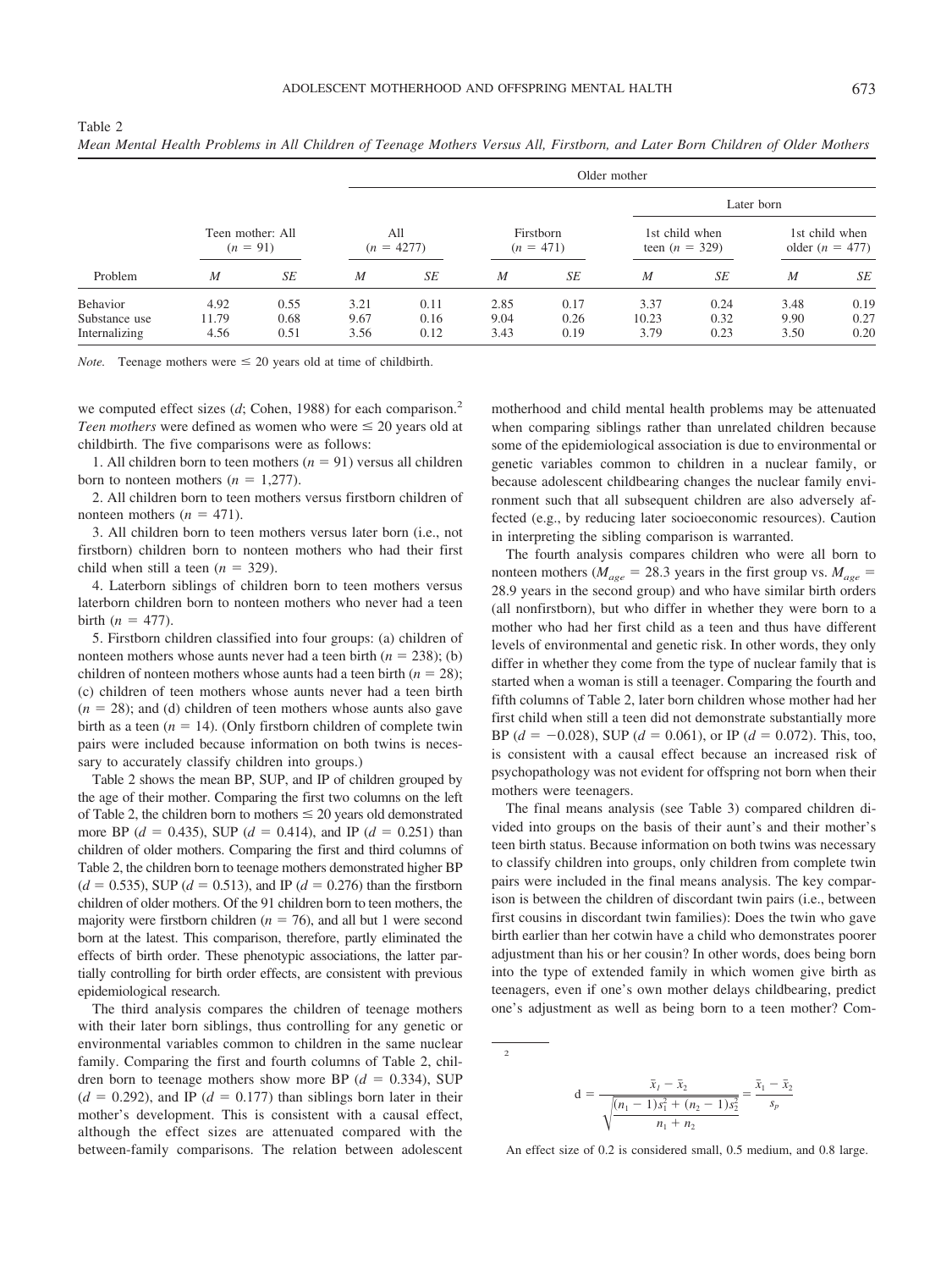| Problem       | No teen mother/no<br>teen aunt |      | No teen mother/teen<br>aunt |      | Teen mother/no teen<br>aunt |      | Teen mother/teen<br>aunt |      |
|---------------|--------------------------------|------|-----------------------------|------|-----------------------------|------|--------------------------|------|
|               | M                              | SE   | M                           | SE   | M                           | SE   | M                        | SE   |
| Behavior      | 3.00                           | 0.28 | 2.84                        | 0.73 | 3.60                        | 0.83 | 2.00                     | 0.82 |
| Substance use | 9.60                           | 0.37 | 8.95                        | 1.19 | 11.16                       | 1.11 | 11.44                    | 1.61 |
| Internalizing | 3.81                           | 0.25 | 5.26                        | 0.97 | 6.95                        | 0.92 | 3.37                     | 1.28 |

Table 3 *Mean Mental Health Problems of Firstborn Children by Mother's and Aunt's Teenage Birth*

*Note.* Teenage mothers and aunts were  $\leq 20$  years old at time of childbirth.

paring the second and third columns of Table 3, children born to teenage mothers demonstrated substantially more BP  $(d = 0.214)$ , SUP ( $d = 0.408$ ), and IP ( $d = 0.383$ ) than their first cousins born to older mothers. This pattern of results, again, is consistent with causal effects of early motherhood, rather than the operation of genetic or environmental third variables.

#### *Hierarchical Linear Models*

The above means comparisons, although capitalizing on multiple family relationships, have three critical limitations. First, the inclusion of varying numbers of nonindependent observations per nuclear family weights some families more heavily than others, precluding the correct estimation of standard errors. Second, the means comparisons do not capitalize on the difference in genetic relatedness between MZ and DZ twin pairs and are thus incapable of distinguishing between environmental and genetic confounds. Third, means comparisons, by definition, illustrate the relations between adolescent childbearing and mean numbers of behavior, substance use, and internalizing problems, but they do not illustrate any relations with the extent to which children in the same family differ in mental health problems. HLM is an analytic strategy capable of addressing the above limitations in two ways (see Raudenbush & Byrk, 2002, for a review). First, HLM explicitly models nonindependence among observations by partitioning unaccounted for variance into that shared by members of a cluster (*random effects*) and that unique to an individual (*residual*), thus permitting correct calculation of inferential statistics. Second, the HLM approach allows the inclusion of zygosity interactions in order to examine to what extent family confounds of the association between early motherhood and child adjustment are genetic versus environmental in origin.

As shown in Figure 2, the complex organization of our sample can be considered on three levels: Individual offspring comprise Level 1; clusters of offspring born to an individual mother (*siblings* in *nuclear families*) comprise Level 2; and clusters of offspring born to both mothers in a twin pair (*cousins* in *twin families*) comprise Level 3. The most basic HLM for our three-level data is an *unconditional model*:

$$
y_{ijk} = B_{000} + r_{00k} + r_{0jk} + e_{ijk}
$$
  
\n
$$
r_{00k} \sim N(0, \tau_{000}); r_{0jk} \sim N(0, \tau_{111}); e_{ijk} \sim N(0, \sigma^2).
$$
 (1)

which models the adjustment of the *i*th child of the *j*th twin in the *k*th twin pair as a function of an overall intercept, variation shared by all children within a twin family (i.e., cousins;  $\tau_{00k}$ ), variation

shared by all children within a nuclear family (i.e., siblings;  $\tau_{0ik}$ ), and residual variation unique to individual offspring  $(\sigma^2)$ . (Dividing the variation shared by a cluster [e.g.,  $\tau_{00k}$ ] by the total variance yields the familiar intraclass correlation.)

Similar to traditional regression analysis, this model can be first expanded to include the effect of being born to a teenage mother and subsequently expanded to include measured covariates as statistical controls:

$$
y_{ijk} = B_{000} + B_1 x_{1ijk} + \ldots + B_n x_{nijk} + r_{00k} + r_{0jk} + e_{ijk}. \qquad (2)
$$

In the above model,  $x_{1ijk}$  is a dichotomous variable representing whether a child was born to a teenage mother; other *x* variables include the effect of child gender and the linear and quadratic effects of child age.

The methodological controls afforded by the children-of-twins design may be modeled by including additional fixed effects. First, we may include a dichotomous variable representing whether a mother's first child was born when she was a teenager  $(x_{0ik})$ :

$$
y_{ijk} = B_{000} + B_1 x_{1ijk} + B_2 x_{0jk} + \ldots + B_n x_{nijk} + r_{00k} + r_{0jk} + e_{ijk}.
$$
\n(3)



*Figure 2.* Organization of the maternal subsample.  $MZ = monozygotic;$  $DZ =$  dizygotic. Circles represent female individuals; squares represent male individuals. Number of offspring per mother varies across nuclear families.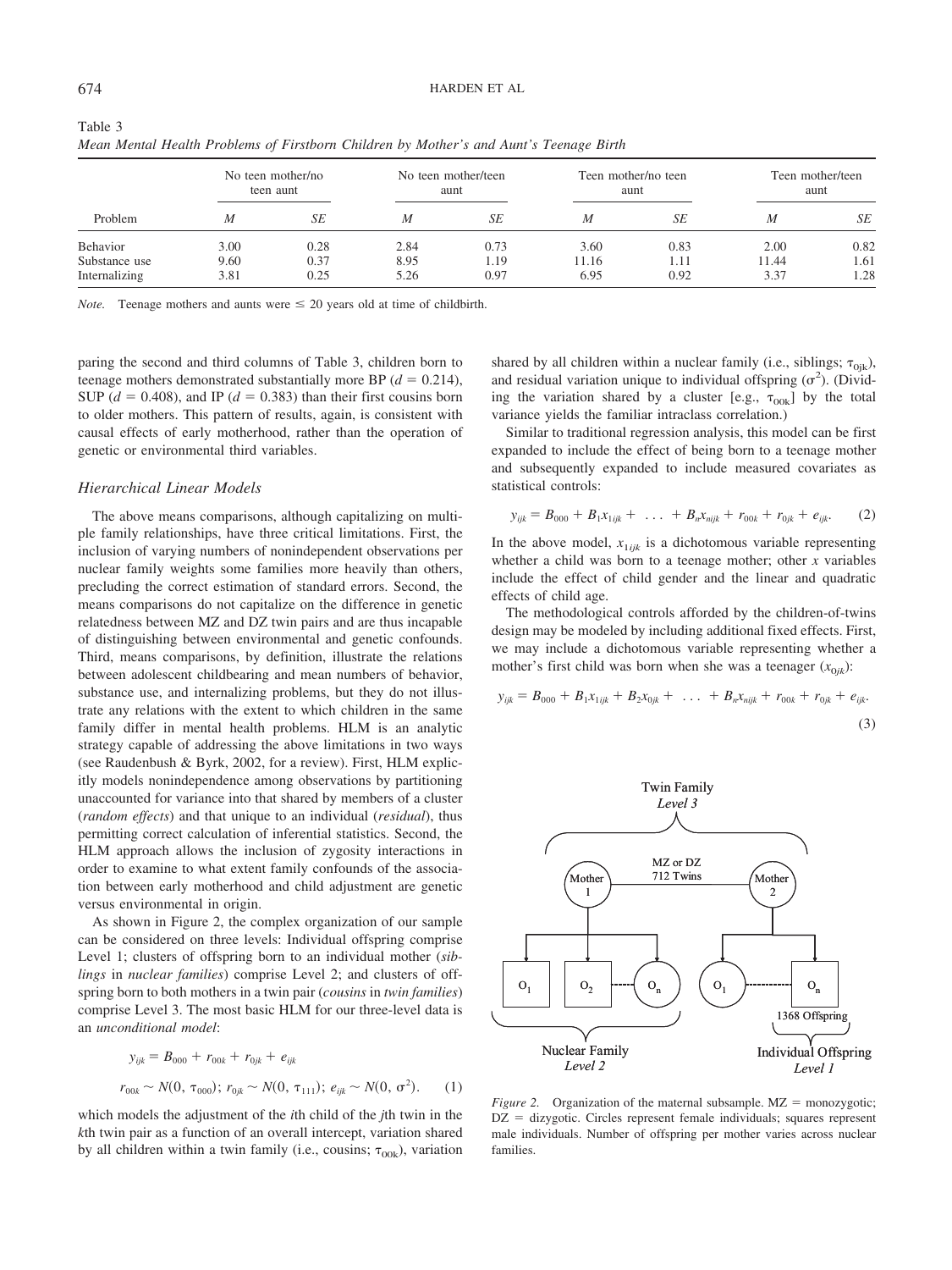Notice that the inclusion of this Level 2 covariate changes the interpretation of the  $x_{1ijk}$  effect: Among children born to mothers who had their first child when still a teenager, does being born oneself to a teenage mother predict adjustment? This model more precisely recapitulates the descriptive means analysis comparing children of teenage mothers with their later born siblings. Second, we may include an ordinal variable  $(x_{00k})$  representing how many women in a twin family gave birth to their first child while still a teen (0, 1, or 2):

$$
y_{ijk} = B_{000} + B_1 x_{1ijk} + B_2 x_{0jk} + B_3 x_{00k} + \ldots + B_n x_{nijk} + r_{00k} + r_{0jk} + e_{ijk}. \quad (4)
$$

Again, the inclusion of this Level 3 covariate changes the interpretation of the  $x_{0ik}$  effect: Among children born into the type of extended family in which women are at risk for teenage pregnancies, does being born to mother who gives birth as a teen predict adjustment? This model more precisely recapitulates the final descriptive means analysis comparing the firstborn children of twins discordant for teenage childbearing.

Third, a significant effect of the Level 3 covariate  $(x_{00k})$  indicates that being born into an extended family in which women give birth as teenagers, regardless of whether one's own mother gave birth as a teenager, predicts poorer adjustment. Whether this effect is due to environmental or genetic variables can be estimated by including an interaction between the twin family covariate and zygosity (coded as 0 in MZ twin families and 1 in DZ twin families):

$$
y_{ijk} = B_{000} + B_1 x_{1ijk} + B_2 x_{0jk} + B_3 x_{00k} + B_4 x_{00k} (zyg0) + B_5 zyg0
$$
  
+ ... +  $B_n x_{nijk} + r_{00k} + r_{0jk} + e_{ijk}$ . (5)

If, for example, the relationship between early motherhood and BP were entirely due to transmission of common genetic liabilities from parent to child, then children's BP will be predicted equally well by their aunt's teenage childbearing as their mother's in MZ twin families. In DZ families, however, children's BP will be better predicted by their mother's teenaged childbearing because of genetic differences between sisters. By coding zygosity with 0 for MZ and 1 for DZ, the regression coefficient for  $x_{00k}$  ( $B_3$ ) represents the relation between number of teen births in the twin family and offspring mental health problems in MZ twin families, and the regression coefficient for the interaction term  $(B_4)$  represents the difference in the effect of the twin family covariate between MZ and DZ twin families. If the influences confounding the associations between early motherhood and adjustment were genetic in origin, then we would expect the effect of the twin family covariate to be twice as large in MZ families as DZ families because MZ twins share twice as many genes as DZ twins. (It is conventional to include the main effect of an interaction variable, but we do not expect overall adjustment to differ significantly between the children of MZ and DZ twin families.) All models were estimated in SAS using the propensity weights to correct for sample selection bias. Data from complete and incomplete twin pairs and their children were used. Model fit was compared using differences in model chi-square, which are themselves distributed as chi-square, with degree of freedom equal to the difference between the models' degree of freedom.

## *Behavior Problems*

Results from the unconditional model (not tabulated) indicate that cousins are not reliably similar in their BP ( $\tau_{000} = 0$ ). This is consistent with previous analyses of children-of-twin analyses using this data set (e.g., Lynch et al., 2006). The intraclass correlation reflects the extent to which siblings are similar; it is calculated as the proportion of unaccounted for variance shared by members of a cluster. The nuclear family intraclass correlation for BP was 0.189, indicating that there was only a small degree of similarity among siblings.

Model 1, shown in Table 4, showed there was a significant effect of being born to a teenage mother. Model 2 statistically controlled for the effect of child gender and the linear and quadratic effects of child age. Boys reported significantly more BP, consistent with previous research; however, there were no significant effects of age. Even after the addition of these covariates, being born to a teenage mother remained a significant predictor of BP. Model 3 included the effect of being born to a mother who had her first child as a teen; this covariate had no significant effect. The effect of being born to a teen mother remained significant, consistent with a causal hypothesis. Model 4 included the effect of the number of teen births in the twin family. This covariate significantly predicted BP, indicating that environmental or genetic variables shared by twin sisters were responsible for at least part of the association between early motherhood and BP. Nevertheless, the effect of being born to a teen mother remained significant, again consistent with a causal hypothesis.

Next, whether the family level confounds were environmental or genetic in origin was tested with an interaction between the number of teen births in the teen family and the zygosity of the teen pair in Model 5. The direction and magnitude of the interaction was consistent with the hypothesis that genetic transmission accounts, to some extent, for the relation between adolescent motherhood and offspring mental health problems: The effect of the twin family covariate was approximately twice as large in MZ twin families as DZ families. The interaction term was marginally nonsignificant ( $p = .06$ ), but the change in model fit from Model 4 to Model 5 was significant, thus it was somewhat ambiguous whether the difference between MZ and DZ families could be attributed to sampling error. Overall, the results suggest that BP remains significantly related to adolescent motherhood, even when comparing family members with control for genetic and environmental confounds. Figure 3 illustrates how the effect of being born to a teenage mother on BP was attenuated— but did not disappear—when comparing siblings and first cousins, rather than unrelated children.

#### *Substance Use Problems*

Results from the unconditional model (not tabulated) indicated that, unlike behavior problems, cousins were modestly similar in their SUP (intraclass correlation = 0.195;  $\tau_{000}$  = 6.29). Siblings were even more similar in their SUP (intraclass correlation  $=$ 0.249;  $\tau_{111} = 6.45$ ). Subsequent HLM, shown in Table 5, revealed a pattern similar to that seen for behavior problems. Male children reported more SUP. Older children reported more SUP, with the effect of age tapering as offspring reached middle age. Regardless of the statistical or methodological controls added, the effect of being born to a teenage mother remained significant. In addition, the number of teen births in the twin family predicted SUP. The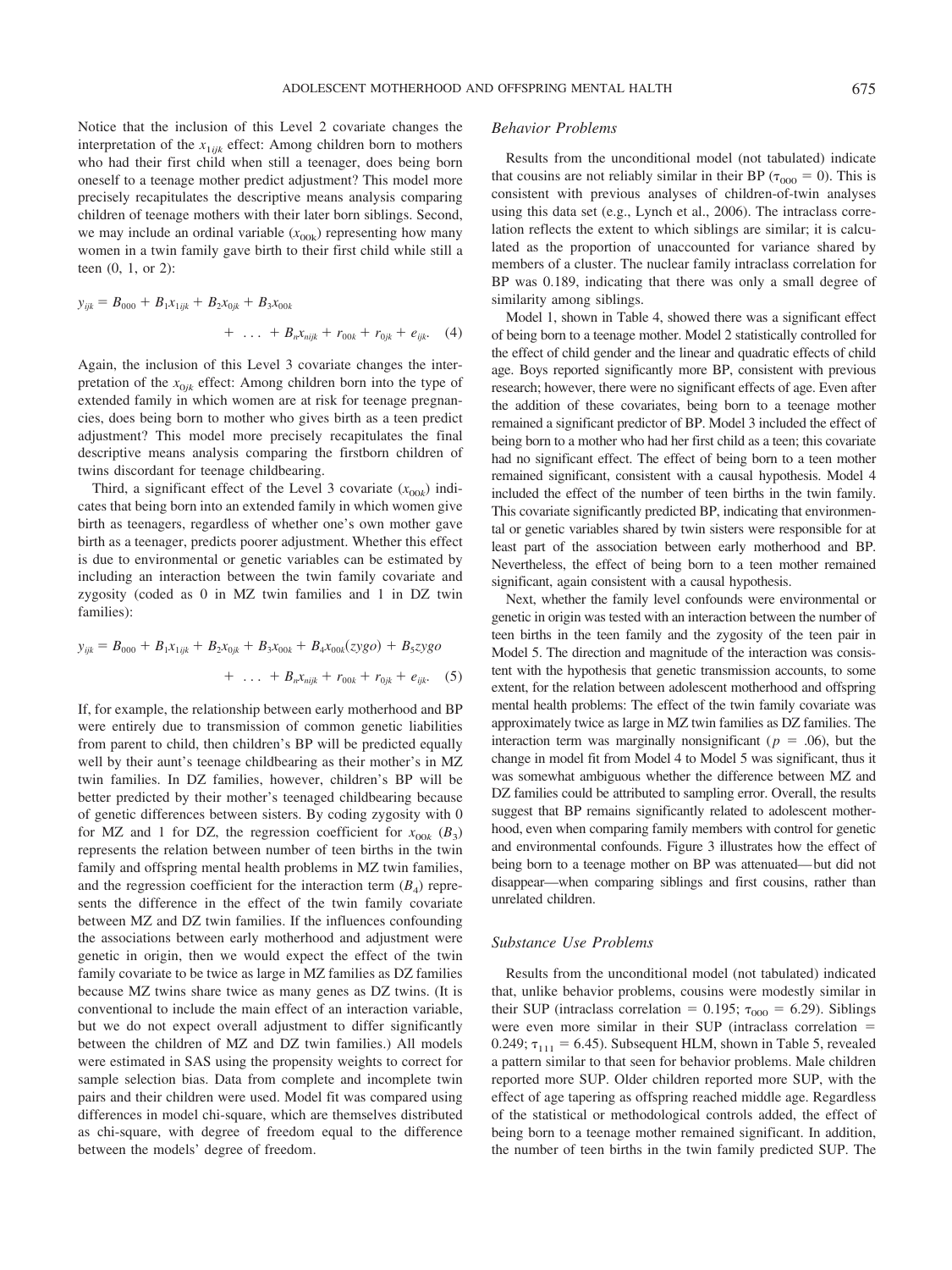|                                        | Model 1          |      | Model 2  |                             | Model 3          |        | Model 4          |        | Model 5          |        |
|----------------------------------------|------------------|------|----------|-----------------------------|------------------|--------|------------------|--------|------------------|--------|
| Parameter                              | $\boldsymbol{M}$ | SE   | M        | SE                          | $\boldsymbol{M}$ | SE     | $\boldsymbol{M}$ | SE     | $\boldsymbol{M}$ | SE     |
|                                        |                  |      |          | Random effects <sup>a</sup> |                  |        |                  |        |                  |        |
| Twin family - $\tau_{000}$             | $\overline{0}$   |      | $\theta$ |                             | $\mathbf{0}$     |        | $\mathbf{0}$     |        | $\theta$         |        |
| Nuclear family - $\tau_{111}$          | 2.82             | 0.54 | 2.70     | 0.52                        | 2.68             | 0.52   | 2.59             | 0.51   | 2.45             | 0.51   |
| Children - $\sigma^2$                  | 12.80            | 0.60 | 12.15    | 0.58                        | 12.13            | 0.58   | 12.14            | 0.58   | 12.19            | 0.58   |
|                                        |                  |      |          | Fixed effects               |                  |        |                  |        |                  |        |
| Intercept                              | 3.23             | 0.13 | 3.88     | 2.30                        | 3.67             | 2.30   | 3.94             | 2.30   | 3.78             | 2.29   |
| Child gender <sup>b</sup>              |                  |      | 1.75     | 0.22                        | 1.75             | 0.22   | 1.74             | 0.22   | 1.73             | 0.22   |
| Child age                              |                  |      | $-0.05$  | 0.18                        | $-0.03$          | 0.18   | $-0.07$          | 0.18   | $-0.05$          | 0.18   |
| Child age-squared                      |                  |      | < 0.01   | < 0.01                      | $-0.01$          | < 0.01 | < 0.01           | < 0.01 | < 0.01           | < 0.01 |
| Born to teen- $x_{1ijk}$               | 1.66             | 0.43 | 1.84     | 0.42                        | 1.60             | 0.45   | 1.37             | 0.46   | 1.43             | 0.46   |
| First child as teen- $x_{0ik}$         |                  |      |          |                             | 0.45             | 0.29   | $-1.01$          | 0.69   | $-1.17$          | 0.69   |
| Teen births in twin family - $x_{00k}$ |                  |      |          |                             |                  |        | 1.36             | 0.58   | 1.79             | 0.62   |
| Parent zygosity <sup>c</sup>           |                  |      |          |                             |                  |        |                  |        | < 0.01           | 0.31   |
| Zygosity interaction                   |                  |      |          |                             |                  |        |                  |        | $-0.81$          | 0.45   |
| $-2LL$                                 | 7942.0           |      | 7913.0   |                             | 7910.6           |        | 7905.3           |        | 7900.5           |        |
| [ $\Delta$ -2LL; $\Delta$ df]          |                  |      | [29; 3]  |                             | [2.4; 1]         |        | [4.7; 1]         |        | [4.8; 1]         |        |

| Table 4                                                                   |  |  |  |  |  |
|---------------------------------------------------------------------------|--|--|--|--|--|
| Hierarchical Linear Models of Adolescent Motherhood and Behavior Problems |  |  |  |  |  |

*Note.* Boldface type: significant at  $p < .05$ . LL = log-likelihood.

Variances of random effects estimated. <sup>b</sup>Female = 0; Male = 1. cmonozygotic = 0; dizygotic = 1.

magnitude and direction of the interaction term (approximately twice as large in MZ families as DZ families) was consistent with genetic selection effects. However, the change in model fit from Model 4 to Model 5 was marginally nonsignificant ( $p = .06$ ), as was the coefficient itself, suggesting that the analyses lacked the power to discriminate between environmental and genetic effects. Similar to Figure 3, Figure 4 illustrates how the effect of being born to a teenage mother decreases when comparing siblings and first cousins, rather than unrelated children.

#### *Internalizing Problems*

Results from the unconditional model (not tabulated) indicated that there was little reliable similarity between cousins (intraclass correlation = 0.065;  $\tau_{000}$  = 1.04) and between siblings (intraclass correlation = 0.183;  $\tau_{111}$  = 2.94). Most of the variation in IP, then, exists among siblings. Subsequent HLM, shown in Table 6, revealed a pattern somewhat different than behavior problems and substance use. Male children reported fewer IPs, consistent with previous research. There were no effects of age. Regardless of the statistical or methodological controls added, the effect of being born to a teenage mother remained significant, consistent with the causal hypothesis. Unlike previous outcomes, the number of teen births in the twin family had no statistically significant effect, and the magnitude of the parameter was quite small, indicating that genetic or environmental influences shared by twin sisters are not responsible for any of the association between early motherhood



*Figure 3.* Effect of adolescent motherhood on Behavior Problems, when using different comparison groups. Regression coefficients for "Born to teen"  $(x_{1ijk})$  appear in Table 4.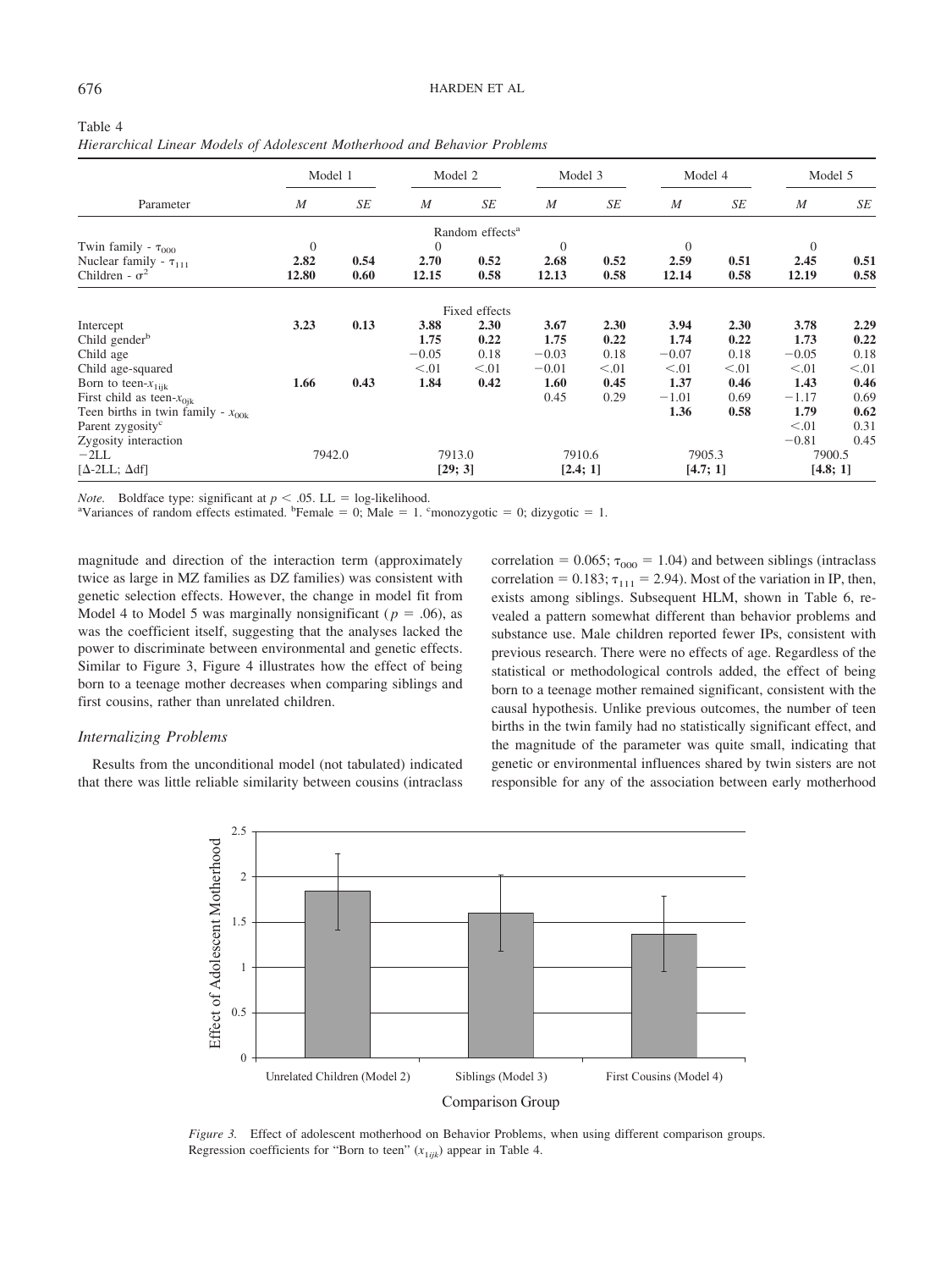| Table 5                                                                        |  |
|--------------------------------------------------------------------------------|--|
| Hierarchical Linear Models of Adolescent Motherhood and Substance Use Problems |  |

|                                                                                                                                          | Model 1               |                      | Model 2                                     |                                        |                                                     | Model 3                                        |                                                        | Model 4                                        |                                                        | Model 5                                        |
|------------------------------------------------------------------------------------------------------------------------------------------|-----------------------|----------------------|---------------------------------------------|----------------------------------------|-----------------------------------------------------|------------------------------------------------|--------------------------------------------------------|------------------------------------------------|--------------------------------------------------------|------------------------------------------------|
| Parameter                                                                                                                                | $\boldsymbol{M}$      | SE                   | $\boldsymbol{M}$                            | SE                                     | $\boldsymbol{M}$                                    | SE                                             | $\boldsymbol{M}$                                       | SE                                             | $\boldsymbol{M}$                                       | SE                                             |
|                                                                                                                                          |                       |                      |                                             | Random effects <sup>a</sup>            |                                                     |                                                |                                                        |                                                |                                                        |                                                |
| Twin family - $\tau_{000}$<br>Nuclear family - $\tau_{111}$<br>Children - $\sigma^2$                                                     | 6.14<br>6.44<br>19.32 | 1.73<br>1.64<br>0.97 | 5.80<br>6.29<br>17.06                       | 1.55<br>1.47<br>0.85                   | 5.71<br>6.36<br>17.05                               | 1.56<br>1.47<br>0.85                           | 5.91<br>5.97<br>17.08                                  | 1.53<br>1.44<br>0.86                           | 5.68<br>6.10<br>17.06                                  | 1.53<br>1.45<br>0.85                           |
|                                                                                                                                          |                       |                      |                                             | Fixed effects                          |                                                     |                                                |                                                        |                                                |                                                        |                                                |
| Intercept<br>Child gender <sup>b</sup><br>Child age<br>Child age-squared<br>Born to teen - $x_{1ijk}$<br>First child as teen - $x_{0ik}$ | 9.87<br>1.93          | 0.21<br>0.59         | $-12.99$<br>2.83<br>1.65<br>$-0.03$<br>1.69 | 3.13<br>0.29<br>0.25<br>< 0.01<br>0.56 | $-13.12$<br>2.83<br>1.66<br>$-0.03$<br>1.51<br>0.46 | 3.14<br>0.29<br>0.25<br>< 0.01<br>0.59<br>0.43 | $-12.89$<br>2.81<br>1.63<br>$-0.03$<br>1.31<br>$-1.52$ | 3.13<br>0.29<br>0.25<br>< 0.01<br>0.59<br>0.99 | $-13.11$<br>2.82<br>1.63<br>$-0.03$<br>1.37<br>$-1.65$ | 3.14<br>0.29<br>0.25<br>< 0.01<br>0.59<br>1.00 |
| Teen births in twin family - $x_{00k}$<br>Parent zygosity <sup>c</sup><br>Zygosity interaction<br>$-2LL$<br>$[\Delta-2LL;\Delta df]$     | 8809.2                |                      | 8667.2<br>[142; 3]                          |                                        | 8666.1<br>[1.1; 1]                                  |                                                | 1.87<br>8661.4<br>[4.7; 1]                             | 0.85                                           | 2.44<br>0.31<br>$-1.26$<br>8657.9                      | 0.91<br>0.49<br>0.70<br>[3.5;1]                |

*Note.* Boldface type: significant at  $p < .05$ .<br><sup>a</sup> Variances of random effects estimated. <sup>b</sup> Female = 0; Male = 1. <sup>c</sup> monozygotic = 0; dizygotic = 1.

and IP. Figure 5 illustrates how the effect of being born to a teenage mother on IP remains approximately constant, even when comparing related children.

#### Discussion

Results from both descriptive means comparisons and HLMs are consistent with the hypothesis that adolescent motherhood causes increased risk for behavior, substance use, and internalizing problems in offspring. Specifically, offspring born to adolescent mothers demonstrate higher numbers of mental health problems than their later born siblings and higher numbers than their first cousins, comparisons that control for genetic and environmental variables shared by family members.

Previous studies of the relation between adolescent motherhood and offspring adjustment that have failed to find significant associations when comparing first cousins (Geronimus et al., 1994; Turley, 2003) have primarily used young children, whereas the present study used adolescent and adult offspring aged 14 –39 years. The adverse effects of adolescent motherhood for offspring mental health may be more evident as offspring themselves transition into adulthood, as has been previously suggested (Brooks-Gunn & Furstenberg, 1986). Overall, our results illustrate the usefulness of ostensibly "genetic" designs for elucidating putative *environmental* risks for psychopathology. Given our increased confidence that the relation between adolescent childbearing and offspring mental health



*Figure 4.* Effect of adolescent motherhood on Substance Use Problems, when using different comparison groups. Regression coefficients for "Born to teen"  $(x_{1ijk})$  appear in Table 5.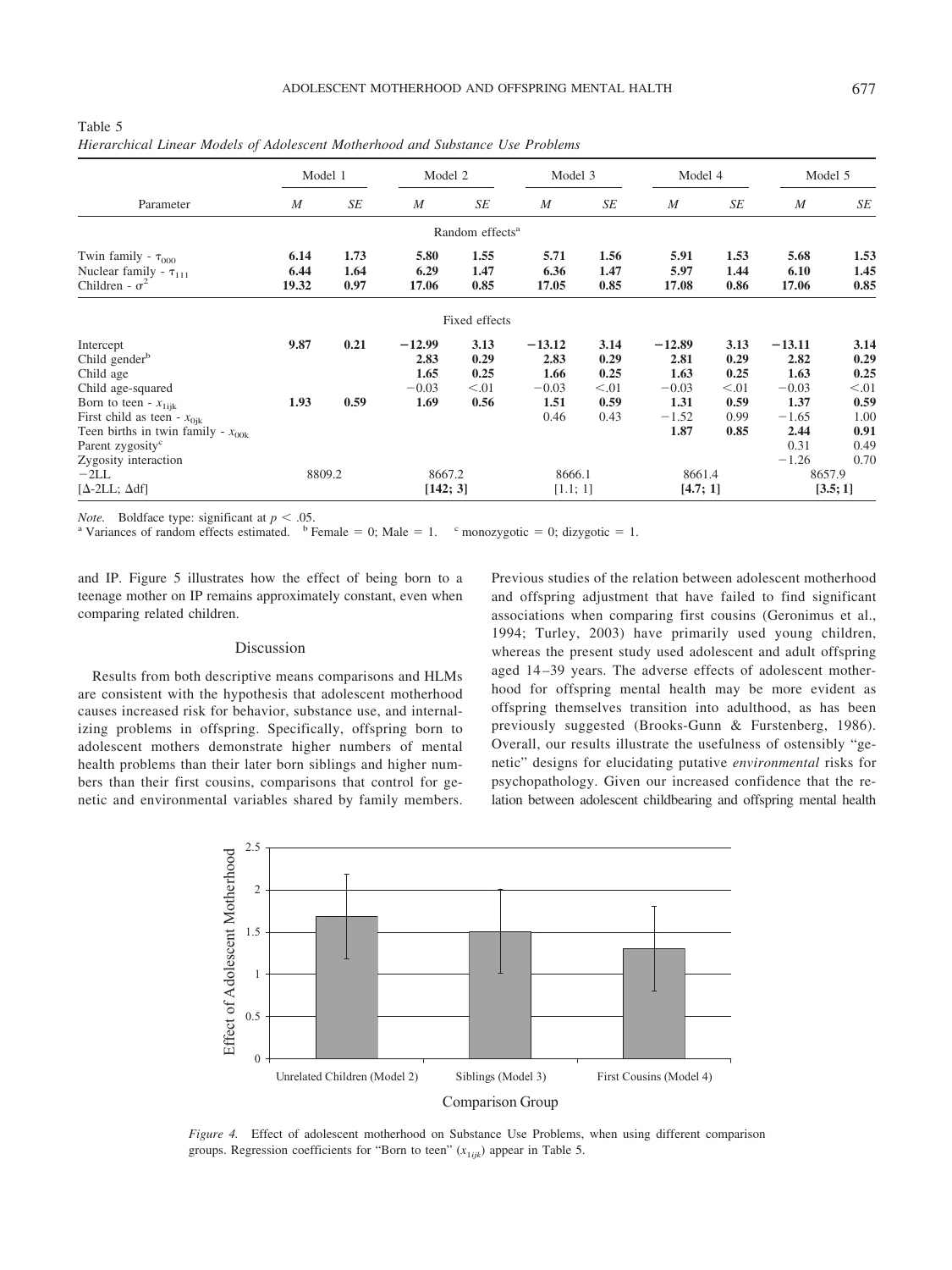| Table 6<br>Hierarchical Linear Models of Adolescent Motherhood and Internalizing Problems |              |              |              |                             |              |              |              |              |              |            |
|-------------------------------------------------------------------------------------------|--------------|--------------|--------------|-----------------------------|--------------|--------------|--------------|--------------|--------------|------------|
|                                                                                           | Model 1      |              |              | Model 2                     |              | Model 3      |              | Model 4      |              | Model 5    |
| Parameter                                                                                 | M            | SЕ           | M            | SЕ                          | M            | SE           | M            | SЕ           | M            | SE         |
|                                                                                           |              |              |              | Random effects <sup>a</sup> |              |              |              |              |              |            |
| Twin family - $\tau_{000}$<br>Nuclear family - $\tau_{111}$                               | 1.04<br>2.94 | 0.76<br>0.91 | 0.57<br>3.05 | 0.73<br>0.89                | 0.56<br>3.05 | 0.73<br>0.89 | 0.55<br>3.05 | 0.73<br>0.89 | 0.58<br>2.98 | 0.7<br>0.8 |

| Table 6 |  |                                                                                |  |  |
|---------|--|--------------------------------------------------------------------------------|--|--|
|         |  | Hierarchical Linear Models of Adolescent Motherhood and Internalizing Problems |  |  |

| Parameter                                                                            | IИ                    | ЭE                   | IИ                    | ЭE                          | IИ                    | ЭE                   | IИ                    | JЕ                   | IИ                    | ОE                   |
|--------------------------------------------------------------------------------------|-----------------------|----------------------|-----------------------|-----------------------------|-----------------------|----------------------|-----------------------|----------------------|-----------------------|----------------------|
|                                                                                      |                       |                      |                       | Random effects <sup>a</sup> |                       |                      |                       |                      |                       |                      |
| Twin family - $\tau_{000}$<br>Nuclear family - $\tau_{111}$<br>Children - $\sigma^2$ | 1.04<br>2.94<br>12.15 | 0.76<br>0.91<br>0.59 | 0.57<br>3.05<br>11.86 | 0.73<br>0.89<br>0.57        | 0.56<br>3.05<br>11.86 | 0.73<br>0.89<br>0.57 | 0.55<br>3.05<br>11.87 | 0.73<br>0.89<br>0.57 | 0.58<br>2.98<br>11.87 | 0.72<br>0.88<br>0.57 |
|                                                                                      |                       |                      |                       | Fixed effects               |                       |                      |                       |                      |                       |                      |
| Intercept                                                                            | 3.78                  | 0.14                 | 0.73                  | 2.36                        | 0.81                  | 2.36                 | 0.85                  | 2.36                 | 0.69                  | 2.36                 |
| Child gender <sup>b</sup>                                                            |                       |                      | $-1.12$               | 0.22                        | $-1.12$               | 0.22                 | $-1.12$               | 0.22                 | $-1.12$               | 0.22                 |
| Child age<br>Child age-squared                                                       |                       |                      | 0.17<br>< 0.01        | 0.19<br>< 0.01              | 0.17<br>< 0.01        | 0.19<br>< 0.01       | 0.16<br>< 0.01        | 0.19<br>< 0.01       | 0.16<br>< 0.01        | 0.19<br>< 0.01       |
| Born to teen - $x_{1ijk}$                                                            | 1.54                  | 0.44                 | 1.23                  | 0.43                        | 1.32                  | 0.46                 | 1.29                  | 0.47                 | 1.33                  | 0.47                 |
| First child as teen - $x_{0ik}$                                                      |                       |                      |                       |                             | $-0.18$               | 0.30                 | $-0.43$<br>0.24       | 0.72<br>0.61         | $-0.55$<br>0.62       | 0.72<br>0.65         |
| Teen births in twin family - $x_{00k}$<br>Parent zygosity <sup>c</sup>               |                       |                      |                       |                             |                       |                      |                       |                      | 0.19<br>$-0.77$       | 0.33<br>0.48         |
| Zygosity interaction<br>$-2LL$<br>$[\Delta - 2LL; \Delta df]$                        | 7971.2                |                      | 7923.7<br>[47.5; 3]   |                             | 7923.4<br>[0.3; 1]    |                      | 7923.2<br>[0.2; 1]    |                      | 7920.5<br>[2.7; 1]    |                      |
|                                                                                      |                       |                      |                       |                             |                       |                      |                       |                      |                       |                      |

*Note.* Boldface type: significant at  $p < .05$ .<br><sup>a</sup> Variances of random effects estimated. <sup>b</sup>Female = 0; Male = 1. <sup>c</sup> monozygotic = 0; dizygotic = 1.

problems is truly environmental, however, the mechanisms of this environmental effect remain to be fully elaborated. How the effects of adolescent motherhood are perpetuated, even augmented, into the offspring's adulthood is an intriguing problem.

Adolescent childbearing significantly predicted elevated mental health problems for children born when the mother was still an adolescent, but not for subsequent children born later in the mother's life. This finding is consistent with Grogger (1997), who found that male children born to adolescent mothers had higher incarceration rates than their later born siblings. In contrast, Turley (2003) found that maternal age at first birth was more predictive of later born children's cognitive test scores than maternal age at children's own births. Moreover, Jaffee, Caspi, Moffitt, Belsky, and Silva (2001) found that maternal age at first birth significantly predicted early school leaving, unemployment, early parenthood, and violent criminal offending in young adult offspring, above and beyond maternal age at offsprings' own birth. To some extent, the discrepancy between the present results and these studies may be due to differences among the offspring outcomes in question, with cognitive or fertility outcomes attributable to selection effects to a larger extent than to mental health problems. However, violent criminal offending (Jaffee et al., 2001) is likely correlated with the behavior and substance use problems examined here. We may speculate that differences between the present study and Jaffee et al. (2001) reflect



*Figure 5.* Effect of adolescent motherhood on Internalizing Problems, when using different comparison groups. Regression coefficients for "Born to teen"  $(x_{1ijk})$  appear in Table 6.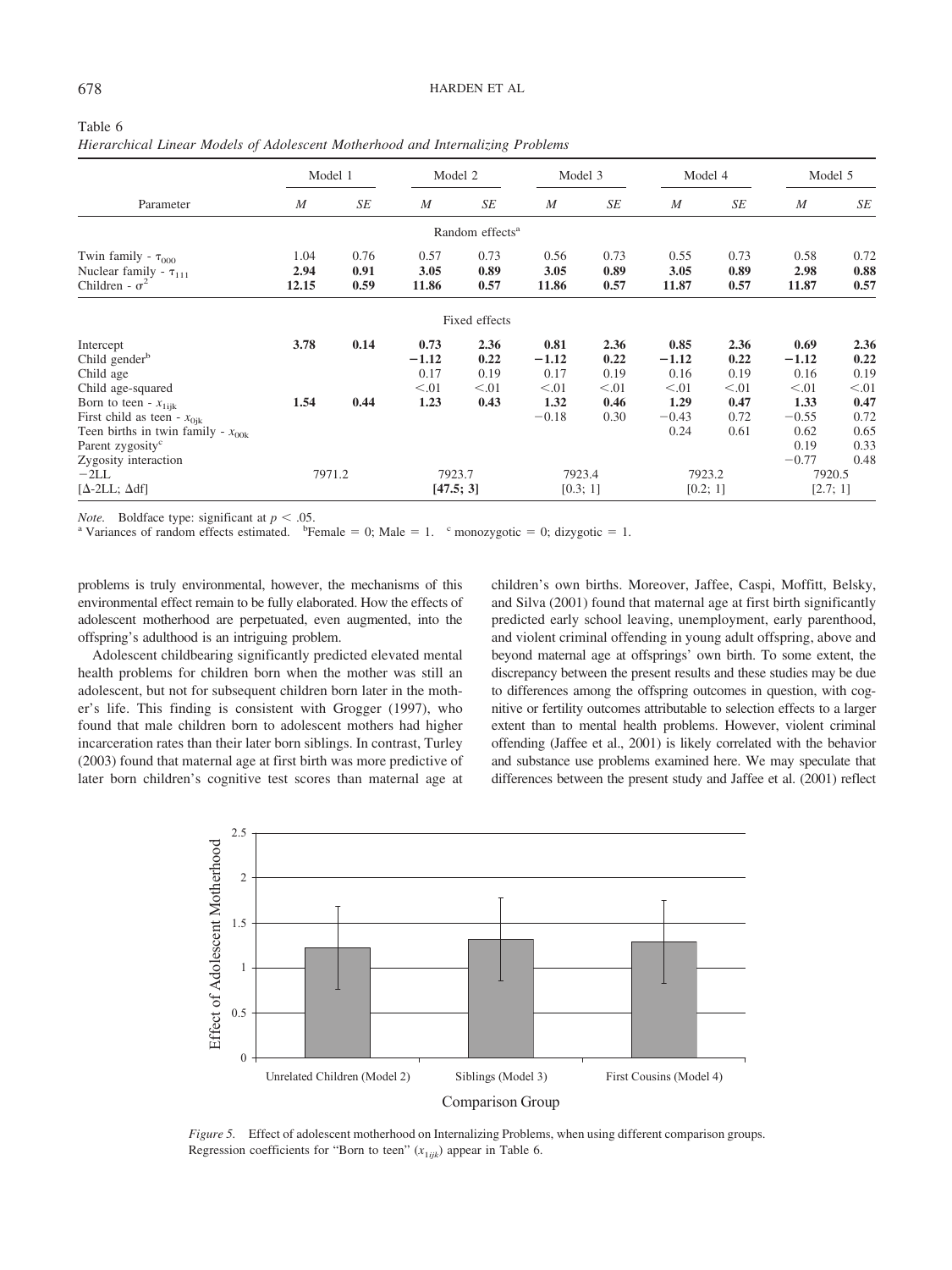etiological differences between "adolescent-limited" and "life-course persistent" variants of antisocial behavior (Moffitt, 1993); however, a satisfactory explanation of this discrepancy is not really possible at this point and thus awaits future research.

Finally, being born into the type of extended family in which women gave birth as teenagers, even if not born to a teenager oneself, was predictive of higher levels of behavior and substance use problems. It appears that the children of adolescent mothers would be at elevated risk for behavior and substance use, even if their mothers delayed childbearing, because of background risk variables. These results make intuitive sense, given that adolescent mothers frequently have histories of conduct problems (Bardone, Moffitt, Caspi, Dickson, & Silva, 1996; Woodward & Fergusson, 1999) and substance abuse (Ketterlinus, Lamb, & Nitz, 1994). Maternal antisocial behavior and substance use problems, in turn, are strongly predictive of similar problems in offspring (Frick & Loney, 2002; Jacob et al., 2003). In a longitudinal, intergenerational study, Emery, Waldron, Kitzmann, and Aaron (1999) found that delinquent behavior in childless adolescent girls predicted a lower age at first birth, nonmarital childbearing, and the subsequent behavior problems of their children. Measurement of parental psychopathology and personality is available for the Australian sample here, and future research should examine the extent to which transmission of externalizing problems accounts for the observed selection effects.

In addition, future research should attempt to quantify more precisely whether background variables confounding the association between adolescent motherhood and child behavior and substance use problems are genetic or environmental. Interaction parameter estimates from the hierarchical linear models were consistent with the conclusion that intergenerational associations with behavior problems and substance use problems reflect, in part, passive gene– environment correlation. However, these parameters were marginally nonsignificant. The children-of-twins design, like other behavioral genetic designs, demands extremely large samples to have adequate sample size. Given this demand, and the relative infrequency of adolescent childbearing in the present sample, the study may have lacked sufficient power to fully discriminate between environmental and genetic confounds. It will be important for future research to examine the underlying processes responsible for each outcome associated with teenage motherhood. Explicit quantification of HLM in terms of latent genetic and environmental components remains a difficult enterprise, although Rowe, Almeida, and Jacobson (1999) and McArdle and Prescott (2005) have described model fitting strategies useful in this regard.

### *Comparing Australia and the United States*

As mentioned previously, the United States has one of the highest teenage pregnancy rates in the industrialized world (United Nations, 1991), primarily due to lower use of contraception and abortion, not different patterns of adolescent sexual activity or proportions of ethnic minorities. Approximately 5% of Australian adolescents experience a pregnancy each year (vs. 10% of U.S. adolescents each year), and over 50% of Australian adolescent pregnancies are aborted (vs. 35% of American adolescent pregnancies). Adolescent motherhood, therefore, is a considerably less common phenomenon in Australia. Perhaps because of the lower rate, the Australian government has not implemented any public policies designed to modify adolescent fertility or sexuality. The lack of institutionalized stigma surrounding adolescent childbearing, together with its cultural infrequency, may moderate the consequences for Australian children's adjustment relative to American children. Despite quantitative differences in base rates, there is little evidence for qualitative differences between Australia and the United States in the biological, family, and sociocultural risk factors at play. Extensive research on the correlates of adolescent motherhood is not available for Australian populations (see Shaw et al., 2006); however, results from British and New Zealand populations are consistent with American research (Waldron, 2004).

It is important to note one essential difference between Australia and the United States: The non-Aboriginal population of Australia is almost exclusively Caucasian. This demographic difference is important in two respects. First, genetic variance is not a static characteristic of a trait; rather, it is a descriptive population statistic. As such, the magnitude of genetic variance in any phenotype may differ among various subpopulations (Shanahan & Hofer, 2005). This has been empirically demonstrated for a variety of phenotypes, including educational attainment across birth cohorts (Heath et al., 1985), physical health across income levels (Johnson & Krueger, 2005), childhood conduct problems across levels of family dysfunction (Button, Scourfield, Martin, Purcell, & McGuffin, 2005), alcohol use initiation across level of family religiousness (Koopmans, Slutske, van Baal, & Boomsma, 1999), and intelligence across socioeconomic status (Harden, Turkheimer, & Loehlin, 2007; Turkheimer, Haley, Waldron, D'Onofrio, & Gottesman, 2003) and across ethnic groups (Scarr, 1981; Willerman, 1979). Similarly, the relative magnitude of genetic variance in adolescent motherhood may differ among ethnic groups; this remains a possibility to be examined empirically.

Second, the existence of genetic influences on adolescent childbearing within a Caucasian subpopulation cannot be used to infer the origin of differences in adolescent childbearing rates between ethnicities. Geronimus (2004) has suggested that the higher rates of teenage pregnancy seen among African American and Latina women versus Caucasian women are driven entirely by cultural differences in perceived "optimal" fertility timing: Among women experiencing structural constraints to economic success, higher health and mortality risks, and a normative multigenerational family structure, early childbearing may be correctly perceived as advantageous. Future genetically informative research should use ethnically diverse American samples in order to examine potential cultural differences between the United States and Australia and between ethnic groups in the United States in the processes relating adolescent motherhood with child functioning.

## *Limitations in the Children-of-Twins Design: What About the Fathers?*

The children-of-twins design is described as quasiexperimental for good reason: Without random assignment of children to adolescent versus adult mother conditions, we cannot prove that adolescent childbearing does or does not cause child psychopathology. The children-of-twins design controls for environmental and genetic variables shared by twin sisters, but variables that vary systematically with adolescent motherhood within twin pairs remain as uncontrolled confounds. Although this list of potential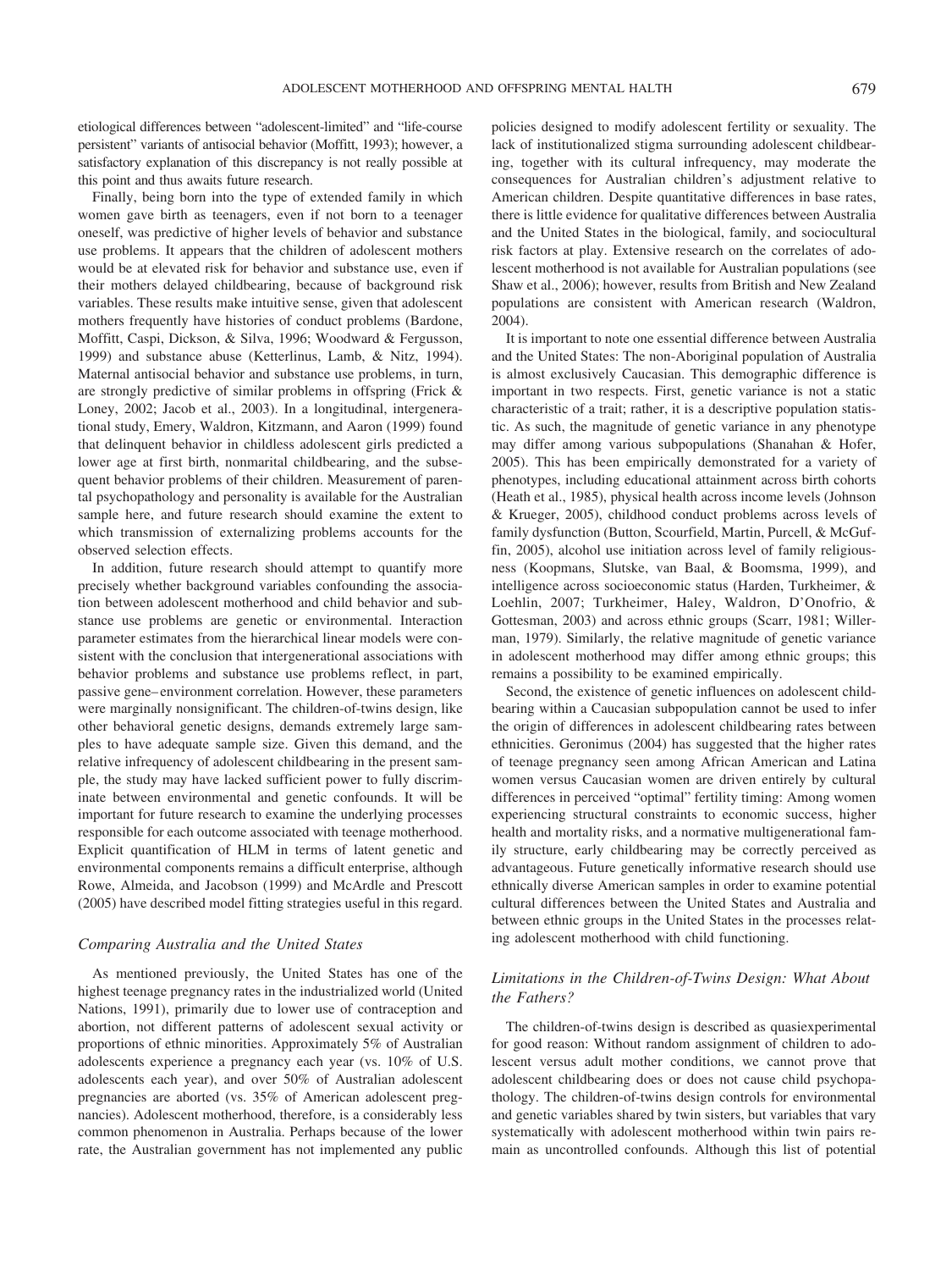confounds is considerably shorter than traditional epidemiological studies, it still includes nonshared environmental influences on the twin mother and the genetic influences of the father (Eaves, Silberg, & Maes, 2005). Elevated rates of academic problems, school dropout, unemployment, delinquency, criminal behavior, and alcohol and substance use are seen in the fathers of children born to adolescent girls (Jaffee et al., 2001; Pears, Pierce, Kim, Capaldi, & Owen, 2005; Sigle-Rushton, 2005; Tan & Quinlivan, 2006). Men with genetic liabilities for, among other behaviors, delinquency and substance use are thus more likely to impregnate adolescent girls, and their children will likely inherit these same liabilities. Consequently, the higher numbers of behavior and substance use problems seen in the children of discordant twin pairs, a result superficially consistent with environmental causation, may at least partly be due to biological inheritance of paternal genetic liabilities. In other words, spousal genetic influence is confounded with the nonshared environmental variance in the twin parent, a notable limitation in using the children-of-twins design to examine the processes underlying associations between offspring functioning and any dyadic parental characteristic (Eaves et al., 2005). This limitation is mitigated, to some extent, by the inclusion of multiple children per twin parent. If siblings in the same nuclear family have the same father, then the test of whether the firstborn child of an adolescent mother fares worse than his or her siblings born later in the mother's life controls for paternal genetic influence. Adolescent mothers, however, may be more likely than women who delay childbearing to have children by multiple partners, and thus differences among their children's mental health problems may, at least in part, reflect inheritance of different parental genes. Unfortunately, we do not have sufficient information to ascertain the extent to which sibling offspring in our present study share paternity.

These limitations highlight several important points. First, it is critical for future research on adolescent childbearing to collect more information on fathers, even if they are nonresidential. This need is not limited to the present line of research but is common to research on families, especially high-risk families, in general. Second, controlling for the effects of genetic variation is a difficult task, even with complex behavioral genetic designs. Barring an improbable sample of female identical twins having children by male identical twins, disentangling the environmental effects of maternal age from paternal genetic effects will remain a considerable challenge. Despite these limitations, the present study provides more rigorous control of environmental and genetic background variables than any previous investigation, and thus represents a stride forward in researchers' understanding of the processes by which adolescent motherhood is related to child functioning.

## *Conclusions*

In the present American political landscape, few topics galvanize such acrimonious debates as adolescent sexuality. The trend toward earlier initiation of sexual intercourse has been characterized as, among other things, an inevitable consequence of secular decreases in pubertal timing (e.g., Parent et al., 2003), the liberation of youth from antiquated sexual mores (e.g., Reiss, 1990), or an indication of catastrophic moral decline (e.g., Popenoe, 1998). Unlike Western European nations, where delegating to public schools the task of educating adolescents about reproductive biology, contraceptive use, and sexually transmitted diseases is little contended, factions in the United States continuously debate not only what sexual education curricula should entail but also whether such education should be the proprietary domain of the family rather than the schools. Perhaps not surprisingly, these debates have extended to adolescent childbearing: Many researchers and policymakers portray the lives of adolescent mothers and their children as extremely bleak (e.g., Hayes, 1987), whereas others consider the idealization of delayed fertility as indicative of ethnic bias and emphasize potential advantages to early childbearing (e.g., Geronimus, 2004). The present results, however, are consistent with a more nuanced view of adolescent motherhood. A narrow focus on delaying fertility, without ameliorating the background risks experienced by adolescent mothers and their children, may not be fully effective in reducing offspring behavior and substance use problems. Far from being innocuous, however, adolescent motherhood was associated with elevated risks for behavior problems, substance use problems, and internalizing problems in offspring, suggesting that delaying childbearing until adulthood may have long-term positive effects on the psychological adjustment of offspring. Given the large number of children born to adolescent mothers in the Unites States (422,197 births to teenagers in 2004 alone; Child Trends, 2006), policies or interventions effective in reducing the adolescent pregnancy rate may have widespread benefits for public mental health.

#### References

- American Psychiatric Association. (1994). *Diagnostic and statistical manual of mental disorders* (4th ed.). Washington, DC: Author.
- Arsenault, L., Moffitt, T. E., Caspi, A., Taylor, A., Rijsdijk, F. V., Jaffee, S. R., et al. (2003). Strong genetic effects on cross-situational antisocial behaviour among 5-year-old children according to mothers, teachers, examiner-observers, and twins' self-reports. *Journal of Child Psychology and Psychiatry, 44,* 832– 848.
- Asparauhov, T. (2004). Weighting for unequal probability of selection in multilevel modeling. *Mplus Web Notes, 8,* 1–28.
- Australian Institute of Health and Welfare. (2004). *Young Australians: Their health and well-being*. Canberra, Australia: AIHW.
- Bailey, J. M., Kirk, K. M., Zhu, G., Dunne, M. P., & Martin, N. G. (2000). Do individual differences in sociosexuality represent genetic or environmentally contingent strategies? Evidence from the Australian Twin Registry. *Journal of Personality and Social Psychology, 78,* 537–548.
- Baker, L. A., Treloar, S. A., Reynolds, C. A., Heath, A. C., & Martin, N. G. (1996). Genetics of educational attainment in Australian twins: Sex differences and secular changes. *Behavior Genetics, 26,* 89 –102.
- Bardone, A., Moffitt, T., Caspi, A., Dickson, N., & Silva, P. (1996). Adult mental health and social outcomes of adolescent girls with depression and conduct disorder. *Development and Psychopathology, 8,* 811– 830.
- Bechger, T. M., Boomsma, D. I., & Konig, H. (2002). A limited dependent variable model for heritability estimation with non-random ascertained samples. *Behavior Genetics, 32,* 145–151.
- Brooks-Gunn, J., & Furstenberg, F. F. (1986). The children of adolescent mothers: Physical, academic, and psychological outcomes. *Developmental Review, 6,* 224 –251.
- Bucholz, K. K., Cloninger, C. R., Dinwiddie, S. H., Hesselbrock, V. M., Nurnberger, J. L., Reich, T., et al. (1994). A new, semi-structured psychiatric interview for use in genetic linkage studies: A report on the reliability of the SSAGA. *Journal of Studies of Alcohol, 55,* 149 –158.
- Button, T. M. M., Scourfield, J., Martin, N., Purcell, S., & McGuffin, P.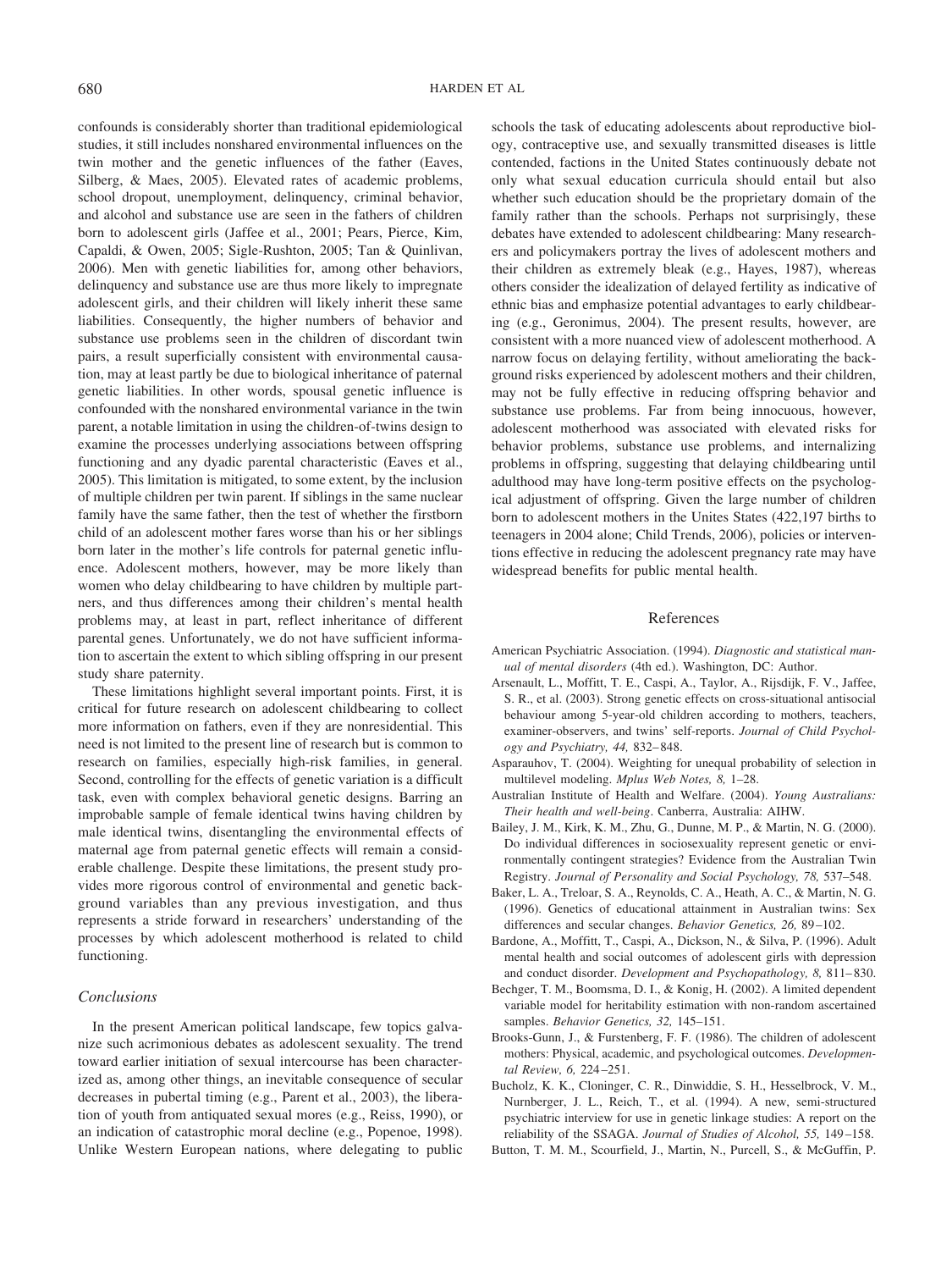(2005). Family dysfunction interacts with genes in the causation of antisocial symptoms. *Behavior Genetics, 35,* 115–120.

- Chern, M. M., Gatewood, L. C., & Anderson, V. E. (1980).The inheritance of menstrual traits. In A. J. Dan, E. A., Graham, & C. P. Beecher (Eds.), The menstrual cycle: A synthesis of interdisciplinary research (pp. 123–130). New York: Springer.
- Child Trends. (2006). *Facts at a glance*. Retrieved April 28, 2006, from www.childtrends.org/Files/FAAG2006.pdf
- Christ, M. A., Lahey, B. B., Frick, P. J., Russo, M. F., McBurnett, K., Loeber, R., et al. (1990). Serious conduct problems in children of adolescent mothers: Disentangling confounding correlations. *Journal of Consulting and Clinical Psychology, 58,* 840 – 844.
- Cohen, J. (1988). *Statistical power anlaysis for the behavioral sciences* (2nd ed.). Hillsdale, NJ: Erlbaum.
- Coley, P. L., & Chase-Lansdale, P. L. (1998). Adolescent pregnancy and parenthood: Recent evidence and future directions. *American Psychologist, 53,* 152–166.
- Coryell, W., Cloninger, C. R., & Reich, T. (1978). Clinical assessment: Use of nonphysician interviewers. *Journal of Nervous and Mental Disorders, 166,* 599 – 606.
- Dick, D. M., Johnson, J. K., Viken, R. J., & Rose, R. J. (2000). Testing between-family associations in within-family comparisons. *Psychological Science, 11,* 409 – 413.
- D'Onofrio, B. M., Turkheimer, E., Eaves, L. J., Corey, L. A., Berg, K., Solaas, M. H., & Emery, R. E. (2003). The role of the Children of Twins design in elucidating causal relations between parent characteristics and child outcomes. *Journal of Child Psychology and Psychiatry, 44,* 1130 – 1144.
- D'Onofrio, B., Turkheimer, E., Emery, R., Slutske, W., Heath, A., Madden, P., & Martin, N. (2005). A genetically informed study of marital instability and its association with offspring psychopathology. *Journal of Abnormal Psychology, 114,* 570 –586.
- D'Onofrio, B. M., Turkheimer, E. N., Emery, R. E., Slutske, W., Heath, A., Madden, P. A. F., & Martin, N. G. (2006). A genetically informed study of the processes underlying the association between parental marital instability and offspring adjustment. *Developmental Psychology, 42,* 486 – 499.
- Doughty, D. E. (2000). *Genetic and environmental influences on the development of reproductive strategies during adolescence*. Unpublished doctoral dissertation, University of Oklahoma.
- Duffy, D. L. (1994). *Asthma and allergic diseases in Australian twins and their families*. Unpublished doctoral dissertation, University of Queensland, Brisbane, Australia.
- Dunne, M. P., Martin, N. G., Statham, D. J., Slutske, W. S., Dinwiddie, S. H., Bucholz, K. K., et al. (1997). Genetic and environmental contributions to variance in age at first sexual intercourse. *Psychological Science, 8,* 211–216.
- Eaves, L. J., Eysenck, H. J., & Martin, N. G. (1989). *Genes, culture, and personality: An empirical approach*. London: Academic Press.
- Eaves, L. J., Silberg, J., & Maes, H. (2005). Revisiting the children of twins: Can they be used to resolve the environmental effects of dyadic parental treatment on child behavior? *Twin Research, 8,* 283–290.
- Emery, R. E., Waldron, M., Kitzmann, K. M., & Aaron, J. (1999). Delinquent behavior, future divorce or nonmarital childbearing, and externalizing behavior among offspring: A 14-year prospective study. *Journal of Family Psychology, 13,* 568 –579.
- Endicott, J., & Spitzer, R. L. (1978). A diagnostic interview: The schedule for affective disorders and schizophrenia. *Archives of General Psychiatry, 35,* 837– 844.
- Fisher, R. A. (1930). *The genetical theory of natural selection*. New York: Dover Publishers.
- Frick, P. J., & Loney, B. R. (2002). Understanding the association between parent and child antisocial behavior. In R. J. McMahon & R. DeV. Peters

(Eds.), *Effects of parental dysfunction on children* (pp. 105–126). New York: Kluwer Academic Press.

- Furstenberg, F. F., Brooks-Gunn, J., & Morgan, S. P. (1987). *Adolescent mothers in later life*. New York: Cambridge University Press.
- Geronimus, A. T. (2004). Teenage childbearing as cultural prism. *British Medical Bulletin, 69,* 155–166.
- Geronimus, A. T., & Korenman, S. (1992). The socioeconomic consequences of teenage childbearing reconsidered. *Quarterly Journal of Economics, 107,* 1187–1214.
- Geronimus, A. T., Korenman, S., & Hillemeier, M. M. (1994). Does young maternal age adversely affect child development? Evidence from a cousin comparison in the United States. *Population and Development Review, 20,* 585– 608.
- Gottesman, I. I., & Bertelsen, A. (1989). Confirming unexpressed genotypes for schizophrenia: Risks in the offspring of Fischer's Danish identical and fraternal discordant twins. *Archives of General Psychiatry, 46,* 867– 872.
- Grogger, J. (1997). Incarceration-related costs of early childbearing. In R. Maynard (Ed.), *Kids having kids* (pp. 231–256). Washington, DC: The Urban Institute.
- Haberstick, B. C., Schmitz, S., Young, S. E., & Hewitt, J. K. (2005). Contributions of genes and environments to stability and change in externalizing and internalizing problems during elementary and middle school. *Behavior Genetics, 35,* 381–396.
- Harden, K. P., Turkheimer, E., Emery, R. E., D'Onofrio, B. M., Slutske, W. S., Heath, A. C., & Martin, N. G. (2007). Marital conflict and conduct problems in children-of-twins. *Child Development, 78,* 1–18.
- Harden, K. P., Turkheimer, E., & Loehlin, J. C. (2007). Genotype by environment interaction in adolescents' cognitive aptitude. *Behavior Genetics, 37,* 273–283.
- Hayes, C. D. (1987). *Risking the future: Adolescent sexuality, pregnancy and childbearing.* Washington, DC: National Academic Press.
- Heath, A. C., Bucholz, K. K., Madden, P. A. F., Dinwiddie, S. H., Slutske, W. S., Bierut, L. J., et al. (1997). Genetic and environmental contributions to alcohol dependence risk in a national twin sample: Consistency of findings in women and men. *Psychological Medicine, 27,* 1381–1396.
- Heath, A. C., Kendler, K. S., Eaves, L. J., & Markell, D. (1985). The resolution of cultural and biological inheritance: Informativeness of different relationships. *Behavior Genetics, 15,* 439 – 465.
- Heath, A. C., Madden, P. A. F., Bucholz, K. K., Slutske, W. S., Bierut, L. J., & Martin, N. G. (1996, June). *Assessing the effects of cooperation bias and attrition in longitudinal psychiatric genetic research*. Paper presented at the meeting of the Behavior Genetics Association, Pittsburgh, PA.
- Heath, A. C., Madden, P. A., & Martin, N. G. (1998). Assessing the effects of cooperation bias and attrition in behavioral genetic research using data weighting. *Behavior Genetics*, 28, 415-427.
- Heath, A. C., & Martin, N. G. (1994). Genetic influences on alcohol consumption patterns and problem drinking: Results from the Australian NH&MRC twin panel follow-up survey. *Annals of the New York Academy of Sciences, 708,* 72– 85.
- Helzer, J. E., & Robins, L. N. (1988). The Diagnostic Interview Schedule: Its development, evolution, and use. *Social Psychiatry and Psychiatric Epidemiology, 23,* 6 –16.
- The Heritage Foundation. (2004). *Abstinence*. Retrieved April 10, 2006, from www.heritage.org/Research/Features/Issues2004/Abstinence.cfm
- Hofferth, S. L. (1987). The children of teen childbearers. In S. L. Hofferth & C. D. Hayes (Eds.), *Risking the future: Adolescent sexuality, pregnancy and childbearing* (pp. 174 –206). Washington, DC: National Academy Press.
- Hoffman, S. D., Foster, E. M., & Furstenberg, F. F. (1993). Reevaluating the costs of teenage childbearing. *Demography, 30,* 1–13.
- Jacob, T., Waterman, B., Heath, A., True, W., Bucholz, K. K., Haber, R., et al. (2003). Genetic and environmental effects on offspring alcoholism: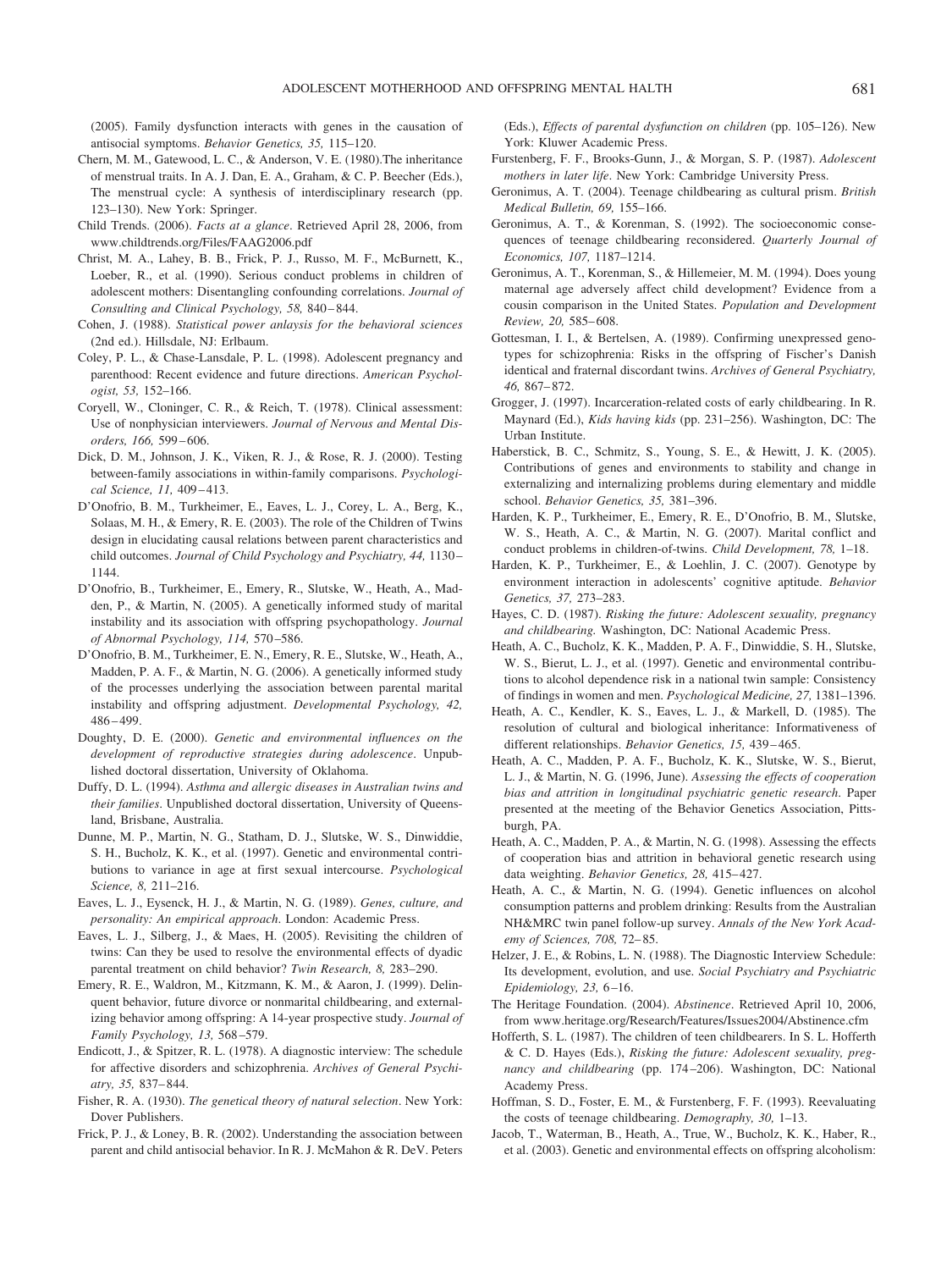New insights using an offspring-of-twins design. *Archives of General*

- *Psychiatry, 60,* 1265–1272. Jaffee, S., Caspi, A., Moffitt, T. E., Belsky, J., & Silva, P. (2001). Why are children born to teen mothers at risk for adverse outcomes in young adulthood? Results from a 20-year longitudinal study. *Development and Psychopathology, 13,* 377–397.
- Jenkins, J. M., Shapka, J. D., & Sorenson, A. M. (2006). Teenage mothers' anger over twelve years: Partner conflict, partner transitions and children's anger. *Journal of Child Psychology and Psychiatry, 47,* 775–782.
- Johnson, W., & Krueger, R. F. (2005). Higher perceived life control decreases genetic variance in physical health: Evidence from a national twin study. *Journal of Personality and Social Psychology, 88,* 165–173.
- Kaprio, J., Rimpelä, A., Winter, T., Viken, R. J., Rimpelä, M., & Rose, R. J. (1995). Common genetic influences on BMI and age at menarche. *Human Biology, 67,* 739 –753.
- Ketterlinus, R., Lamb, M., & Nitz, K. (1994). Adolescent nonsexual and sex-related problem behaviors: Their prevalence, consequences, and co-occurrence. In R. Ketterlinus & M. Lamb (Eds.), *Adolescent problem behaviors: Issues and research* (pp. 17–40). Hillsdale, NJ: Erlbaum.
- Kirk, K. M., Blomberg, S. P., Duffy, D. L., Heath, A. C., Owens, I. P. F., & Martin, N. G. (2001). Natural selection and quantitative genetics of life-history traits in Western women: A twin study. *Evolution, 55,* 423– 435.
- Kohler, H., Rodgers, J. L., & Christensen, K. (2002). Between nature and nurture: The shifting determinants of female fertility in Danish twin cohorts. *Social Biology, 49,* 218 –248.
- Koopmans, J. R., Slutske, W. S., van Baal, C. M., & Boomsma, D. I. (1999). The influence of religion on alcohol use initiation: Evidence for genotype  $\times$  environment interaction. *Behavior Genetics*, 29, 445–453.
- Lee, C., & Gramotnev, H. (2006). Predictors and outcomes of early motherhood in the Australian longitudinal study on women's health. *Psychology, Health, & Medicine, 11,* 29 – 47.
- Lee, E. S., Forthofer, R. N., & Lorimor, R. J. (1989). *Analyzing complex survey data*. Thousand Oaks, CA: Sage.
- Levine, J. A., Pollack, H., & Comfort, M. E. (2001). Academic and behavioral outcomes among the children of young mothers. *Journal of Marriage and Family, 63,* 355–369.
- Little, R. J. A., & Rubin, D. B. (1987). *Statistical analysis with missing data*. New York: Wiley.
- Lynch, S. K., Turkheimer, E., D'Onofrio, B. M., Mendle, J., Emery, R. E., Slutske, W., & Martin, N. G. (2006). A genetically informed study of the association between harsh punishment and offspring behavioral problems. *Journal of Family Psychology*, 20, 190-198.
- Lyons, M. J., Koenen, K. C., Buchting, F., Meyer, J. M., Eaves, L., Toomey, R., et al. (2004). A twin study of sexual behavior in men. *Archives of Sexual Behavior, 33,* 129 –136.
- MacGregor, E. H. (2000). An analysis of factors predicting the developmental status of infants of teenage mothers. *Dissertation Abstracts International Sections A: The Humanities and Social Sciences, 60*(7-A), 2391.
- Martin, N. G., Eaves, L. J., & Eysenck, H. J. (1977). Genetical, environmental, and personality factors influencing the age of first sexual intercourse in twins. *Journal of Biosocial Science, 9,* 91–97.
- McArdle, J. J., & Prescott, C. A. (2005). Mixed-effects variance components models for biometric family analyses. *Behavior Genetics, 35,* 631– 652.
- Mendle, J. M., Turkheimer, E., D'Onofrio, B. M., Lynch, S. K., Emery, R. E., Slutske, W. S., & Martin, N. G. (2006). Stepfather presence and age at menarche: A children of twins approach. *Developmental Psychology, 42,* 533–542.
- Miller, W. B., Pasta, D. J., MacMurray, J., Chiu, C., Wu, H., & Comings, D. E. (1999). Dopamine receptor genes are associated with age at first sexual intercourse. *Journal of Biosocial Science, 31,* 43–54.

Moffitt, T. E. (1993). Adolescence-limited and life-course-persistent anti-

social behavior: A developmental taxonomy. *Psychological Review, 100,* 674 –701.

- Moore, K., Morrison, D. R., & Greene, A. D. (1997). Effect on the children born to adolescent mothers. In R. Maynard (Ed.), *Kids having kids* (pp. 145–180). Washington, DC: The Urban Institute.
- Moore, K. A., Myers, D. E., Morrison, D. R., Nord, C. W., Brown, B., & Edmonston, B. (1993). Age at first childbirth and later poverty. *Journal of Research on Adolescence, 3,* 393– 422.
- Muthén, L. K., & Muthén, B. O. (1998-2004). *Mplus user's guide* (3rd ed.). Los Angeles: Author.
- Nagin, D., Pogarsky, G., & Farrington, D. P. (1997). Adolescent mothers and the criminal behavior of their children. *Law and Society Review, 31,* 137–162.
- Nance, W. E., & Corey, L. A. (1976). Genetic models for the analysis of data from the families of identical twins. *Genetics, 83,* 811– 826.
- Neiss, M., Rowe, D. C., & Rodgers, J. L. (2002). Does education mediate the relationship between IQ and age of first birth? A behavioural genetic analysis. *Journal of Biosocial Science, 34,* 259 –275.
- Parent, A., Teilmann, G., Juul, A., Skakkebaek, N. E., Toppari, J., & Bourguignon, J. (2003). The timing of normal puberty and the age limits of sexual precocity: Variations around the world, secular trends, and changes after migration. *Endocrine Reviews*, 24, 688-693.
- Pears, K. C., Pierce, S. L., Kim, H. K., Capaldi, D. M., & Owen, L. D. (2005). The timing of entry into fatherhood in young, at-risk men. *Journal of Marriage and Family, 67,* 429 – 447.
- Planned Parenthood. (2006). *Childbearing among U.S. teens*. Retrieved April 10, 2006, from www.plannedparenthood.org/pp2/portal/media/ factsreports/
- Plomin, R., & Bergman, C. S. (1991). The nature of nuture: Genetic influences on "environmental" measures. *Behavioral and Brain Sciences, 14,* 373–386.
- Popenoe, D. (1998). *Teen pregnancy: An American dilemma* (Testimony before the House of Representatives, Committee on Small Business, Subcommittee on Empowerment, Washington, DC, July 16, 1998). Retrieved April 21, 2006, from marriage.rutgers.edu/Publications/ pubteenp.htm
- Raudenbush, S. W., & Bryk, A. S. (2002). *Hierarchical linear models: Applications and data analysis methods* (2nd ed.). Newbury Park, CA: Sage.
- Reiss, I. L. (1990). *An end to shame: Shaping our next sexual revolution.* Amherst, MA: Prometheus Books.
- Robins, L. N., Wing, J., Wittchen, H. U., Helzer, J. E., Babor, T. F., Burke, J., et al. (1988). The Composite International Diagnostic Interview: An epidemiological instrument suitable for use in conjunction with different diagnostic systems and in different cultures. *Archives of General Psychiatry, 45,* 1069 –1077.
- Rodgers, J. L., Cleveland, H. H., van den Oord, E. J. C. G., & Rowe, D. C. (2000). Resolving the debate over birth order, family size, and intelligence. *American Psychologist, 55,* 599 – 612.
- Rodgers, J. L., Rowe, D. C., & Buster, M. A. (1999). Nature, nurture, and first sexual intercourse in the USA: Fitting behavioral genetic models to NLSY kinship data. *Journal of Biosocial Science, 31,* 29 – 41.
- Rowe, D. C. (2002). On genetic variation in menarche and age at first sexual intercourse: A critique of the Belsky-Draper hypothesis. *Evolution and Human Behavior, 23,* 365–372.
- Rowe, D. C., Almeida, D. M., & Jacobson, K. C. (1999). School context and genetic influences on aggression in adolescence. *Psychological Science, 10,* 277–280.
- Rubin, D. B. (1976). Inference and missing data. *Biometrika, 63,* 581–592.
- Rutter, M. (2005). Environmentally mediated risks for psychopathology: Research strategies and findings. *Journal of the American Academy of Child & Adolescent Psychiatry, 44,* 3–18.
- Rutter, M., Pickles, A., Murray, R., & Eaves, L. (2001). Testing hypotheses